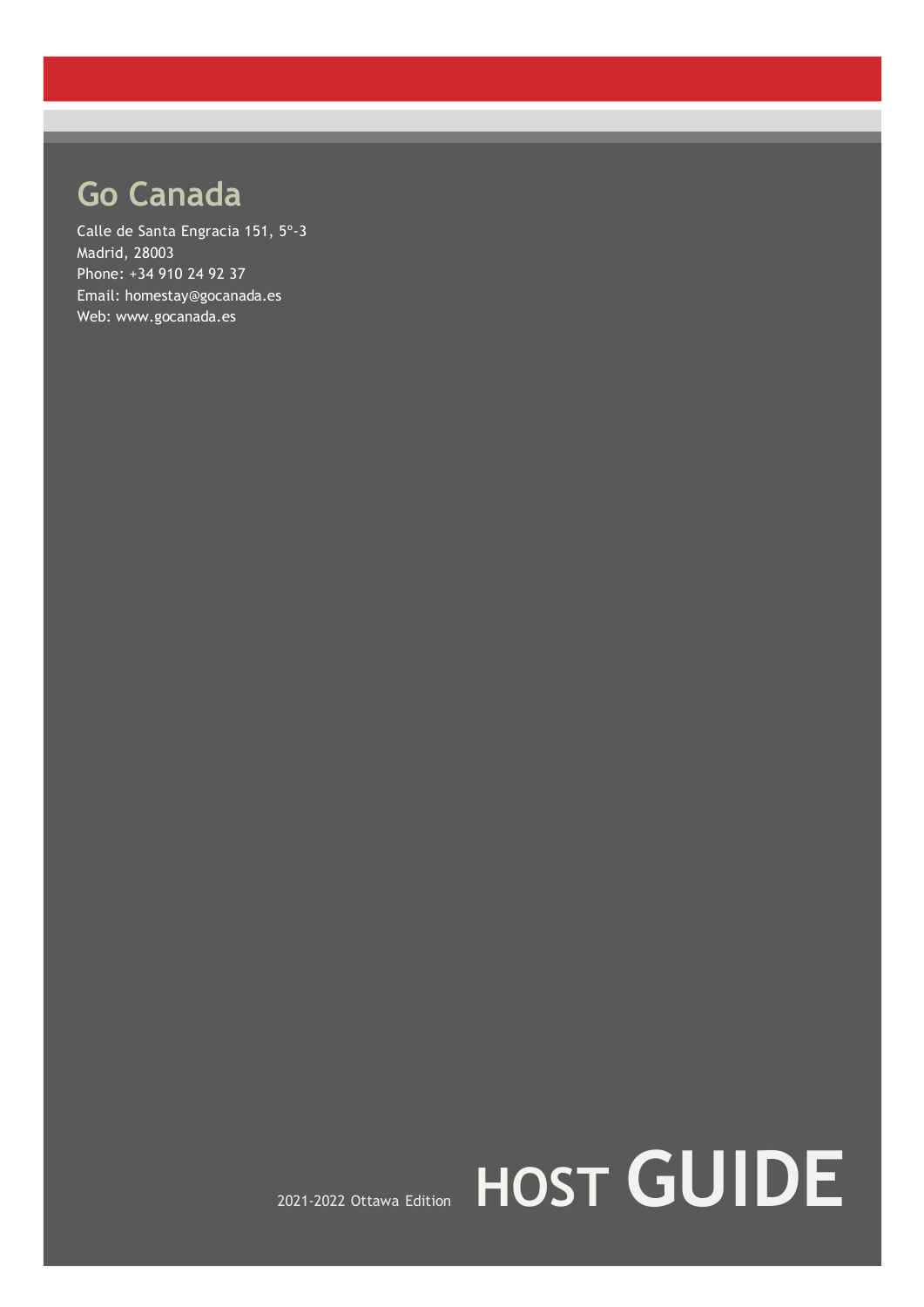# **GO CANADA**

## **Table of Contents**

| 1.   |                |  |  |  |
|------|----------------|--|--|--|
| 2.   |                |  |  |  |
| 3.   |                |  |  |  |
| 3.1  |                |  |  |  |
| 3.2  |                |  |  |  |
| 3.3  |                |  |  |  |
| 4.   |                |  |  |  |
| 5.   |                |  |  |  |
| 5.1  |                |  |  |  |
| 5.2  |                |  |  |  |
| 6.   |                |  |  |  |
|      |                |  |  |  |
| 7.   |                |  |  |  |
| 7.1  |                |  |  |  |
| 7.2  |                |  |  |  |
| 7.3  |                |  |  |  |
| 7.4  |                |  |  |  |
| 7.5  |                |  |  |  |
| 7.6  |                |  |  |  |
| 8.   |                |  |  |  |
| 8.1  |                |  |  |  |
|      | 8.1.1          |  |  |  |
|      | 8.1.2<br>8.1.3 |  |  |  |
|      | 8.1.4          |  |  |  |
| 8.2  |                |  |  |  |
| 8.3  |                |  |  |  |
| 8.4  |                |  |  |  |
| 8.5  |                |  |  |  |
|      | 8.5.1          |  |  |  |
| 8.6  |                |  |  |  |
|      | 8.6.1<br>8.6.2 |  |  |  |
| 8.7  |                |  |  |  |
| 8.8  |                |  |  |  |
| 8.9  |                |  |  |  |
| 8.10 |                |  |  |  |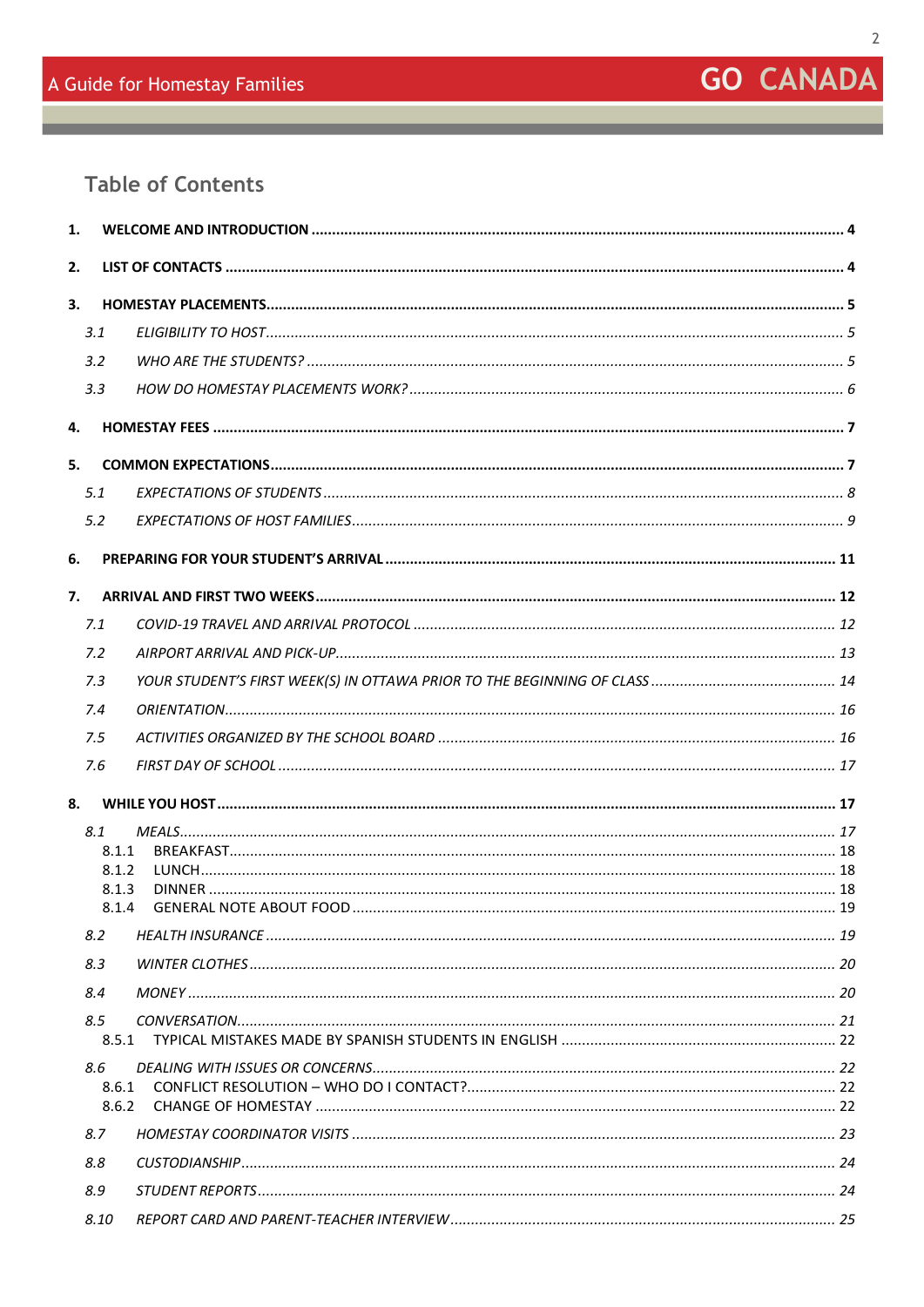## A Guide for Homestay Families

# **GO CANADA**

|            | 8.11            |  |  |  |
|------------|-----------------|--|--|--|
|            | 8.12<br>8 1 2 1 |  |  |  |
|            | 8.13            |  |  |  |
|            | 8.14            |  |  |  |
|            | 8.15            |  |  |  |
| <b>9</b> . |                 |  |  |  |
| 10.        |                 |  |  |  |
|            |                 |  |  |  |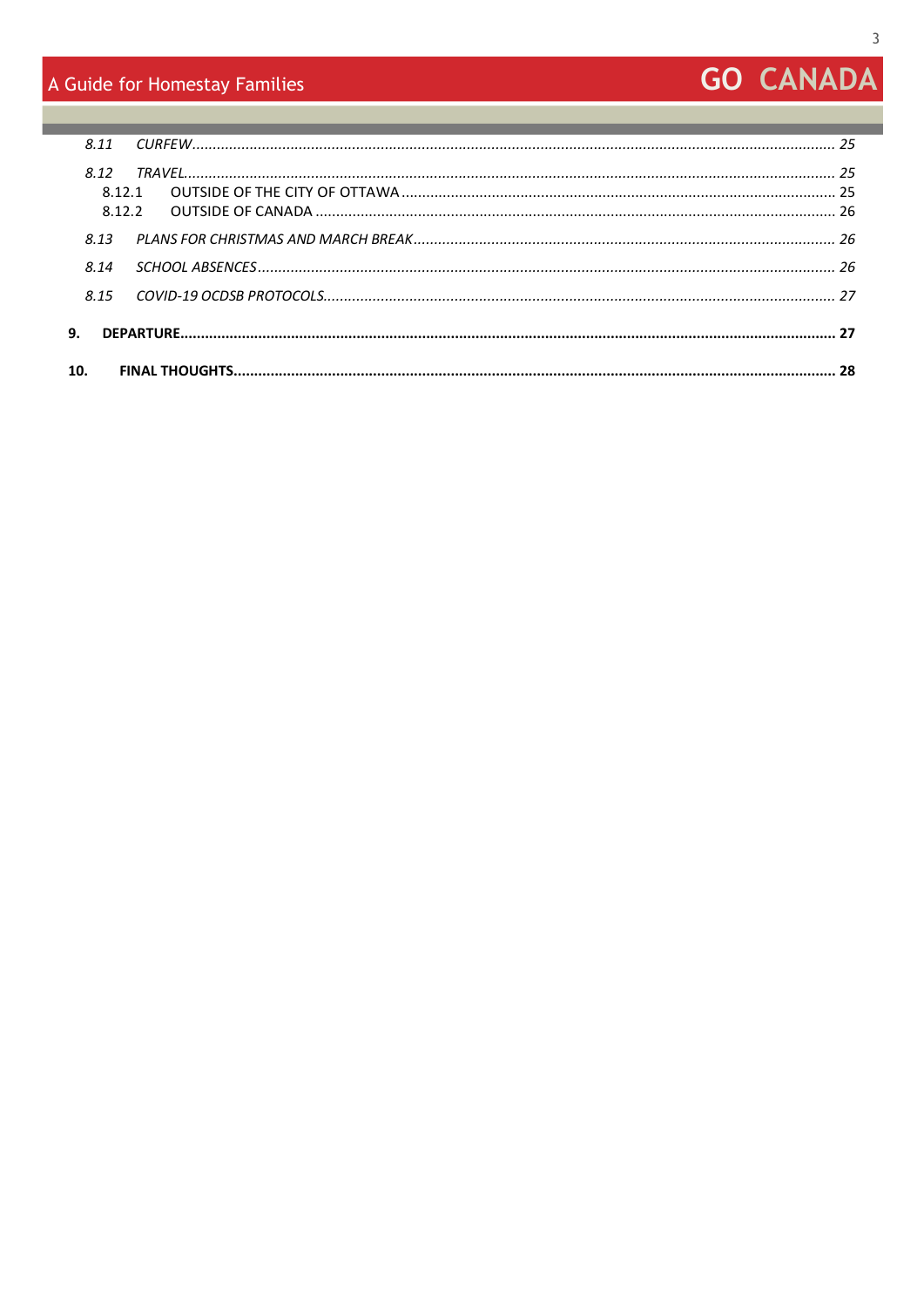# <span id="page-3-0"></span>1.WELCOME AND INTRODUCTION

Thank you for choosing to be part of Go Canada's homestay program! The opportunity to host an international student is a wonderful, eye-opening experience and we would like to thank you in advance for choosing to embark on this rewarding journey to host a student from Spain.

This booklet has been prepared for the use of homestay families in order to make the most positive experience, answer questions, and act as a valuable reference throughout the hosting experience. As we work exclusively with students from Spain, here, you will also find specific insights into the Spanish culture, which will help you better understand the student and aid them during the time of adjustment.

We invite both new and returning hosts to read this booklet thoroughly as it has been assembled to prepare you in the best possible manner for the exciting hosting experience that is to come! For returning hosts, please make sure to read through this version of the guide carefully, as some information has greatly changed from previous years.

Given the ongoing COVID-19 pandemic, we have also updated this booklet to include valuable information pertaining to these circumstances.

# <span id="page-3-1"></span>2.LIST OF CONTACTS

| <b>Name</b>                       | <b>Position</b>                                       | Role/Correspondence<br><b>Type</b>                                                                                       | <b>Contact Information</b><br>E-mail          |
|-----------------------------------|-------------------------------------------------------|--------------------------------------------------------------------------------------------------------------------------|-----------------------------------------------|
| Anna Choutova                     | Go Canada Homestay<br>Coordinator                     | $\Rightarrow$ General<br>Communication<br>$\Rightarrow$ Initial Homestay<br>Placements<br>$\Rightarrow$ Progress Reports | homestay@gocanada.es<br>+34 608 566 584       |
| lñaki Palacios/<br>Pedro Palacios | Go Canada Program<br>Coordinators                     | <b>Conflict Resolution</b><br>$\rightarrow$<br><b>Progress Reports</b><br>$\Rightarrow$                                  | coordinador@gocanada.es<br>$+34675812142$     |
| Natasa Manojlovic                 | Go Canada Custodian                                   | Homestay<br>$\Rightarrow$<br>Interviews<br>Home visits<br>$\Rightarrow$<br>Emergency contact<br>$\Rightarrow$            | natasa0014@gmail.com<br>+33 755 386 627       |
| Anne-Marie Bereza                 | <b>OCDSB Coordinator</b><br>(full year students)      | General inquiries<br>$\Rightarrow$<br>(full year)                                                                        | annemarie.bereza@ocdsb.ca<br>$(613)$ 239 0438 |
| Constantine Ioannou               | <b>OCDSB Coordinator</b><br>(Short-term students)     | General inquiries<br>$\Rightarrow$<br>(short-term)                                                                       | constantine@ocdsb.ca<br>$(613)$ 239 0187      |
| Jill Doherty                      | <b>OCDSB Academic</b><br>Advisor                      | Academic-related<br>$\Rightarrow$<br>matters                                                                             | jill.doherty@ocdsb.ca<br>$(613)$ 239 0103     |
| Vicente Conte                     | <b>OCDSB Student</b><br><b>Activities Coordinator</b> | Activities-related<br>$\Rightarrow$<br>matters                                                                           | vicente.conte@ocdsb.ca<br>$(613)$ 239 0277    |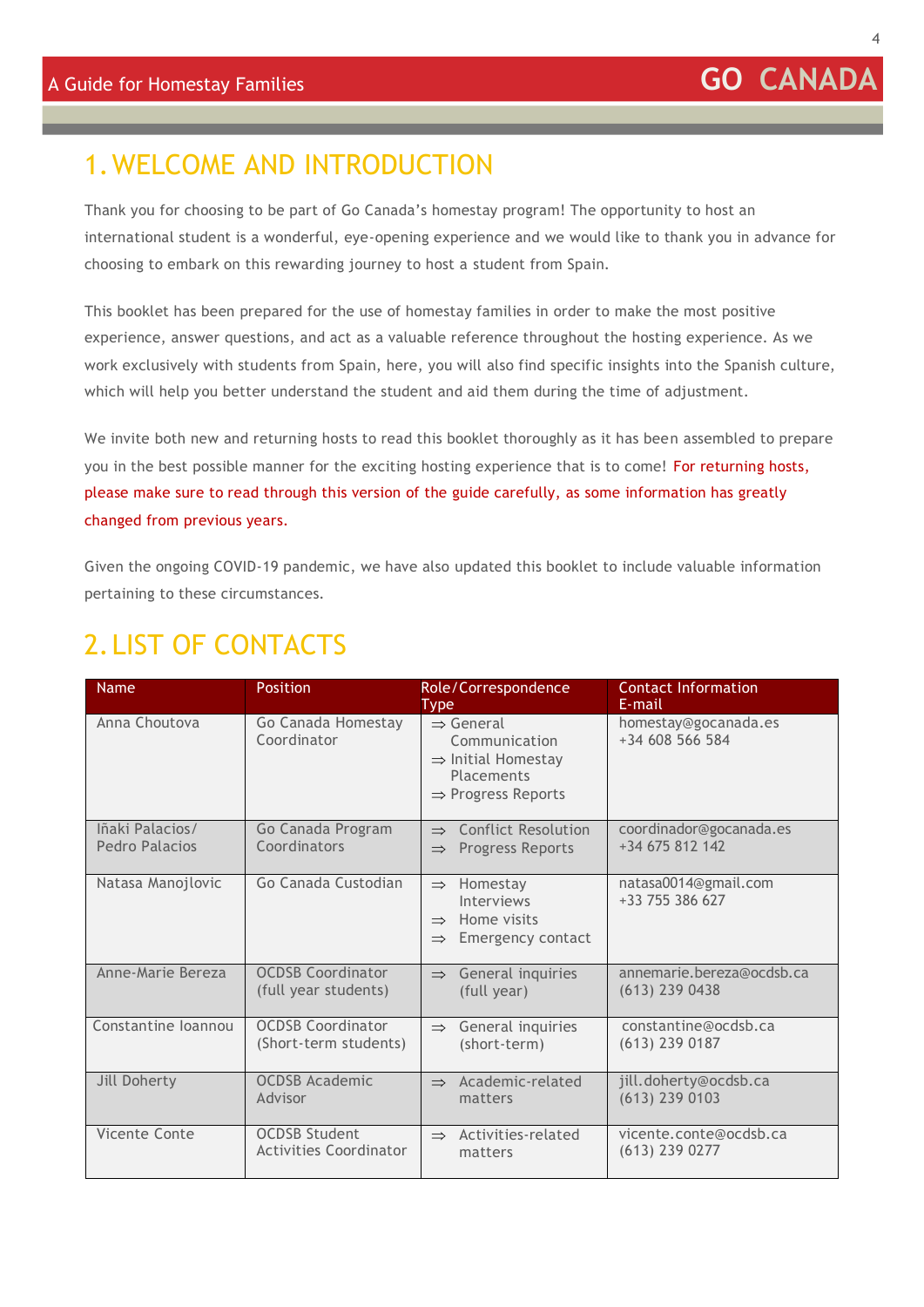In addition to the afore listed contacts, the student will receive a Student's Handbook from the Ottawa-Carleton District School Board (OCDSB) during the orientation session upon arrival, which will contain additional contact information such as a specific contact person at each school.

# <span id="page-4-0"></span>3.HOMESTAY PLACEMENTS

#### <span id="page-4-1"></span>**3.1 ELIGIBILITY TO HOST**

**Note:** A summary of steps to hosting and the required documents are available on

[www.gocanada.es/homestay-application-and-resources. Y](http://www.gocanada.es/homestay-application-and-resources)ou may fill out and submit the required forms via the provided links. Any supporting documents, such as police record checks, may be submitted via the following email address: [homestay@gocanada.es.](mailto:homestay@gocanada.es.)

To be eligible to host a student, you must:

- 1. Fill out the Homestay Information form.
	- o Online version of the form can be filled out and submitted [here.](https://form.jotformeu.com/GoCanada/homestay-information-form)
- 2. Provide a photo of:
	- o all the members of the family posing together;
	- o the house from the outside front;
	- o a common area such as the kitchen or the living room;
	- o the bedroom where the student will be staying.
- 3. Provide bank account information for direct deposit.
	- o Online version of the form can be filled out and submitted [here;](https://form.jotformeu.com/GoCanada/hosting-compensation-details)
	- o Alternatively, you may provide a void cheque via email [\(homestay@gocanada.es\)](mailto:homestay@gocanada.es) or in person.
- 4. Provide Police Record Checks for all persons living at the household over the age of 19 years.
- 5. Complete a home visit with one of our Homestay Coordinators.
	- o Following review of your application, you will be contacted by our Homestay Coordinator who will schedule an interview at your home. Please note that the Homestay Coordinator will ask to have a tour of the house during the visit.
- 6. Provide Information Update form regarding any changes in the homestay (to be completed before the start of a new homestay placement period -usually in November of each year-).
	- o Online version of the form can be filled out and submitted [here.](https://form.jotformeu.com/GoCanada/homestay-information-update)

#### <span id="page-4-2"></span>**3.2 WHO ARE THE STUDENTS?**

Go Canada works exclusively in Spain, so all our students that come to study in Ottawa are Spanish. Students are typically between the ages of 14 and 19 years and come for either a short-term program (1 – 5 months) or the full academic year (10 months). During their time in Ottawa, they study at one of the Ottawa Carleton District School Board's high schools. Students typically arrive during the last week of August to have enough time to settle in and get adjusted before the start of the school year. If the 14-day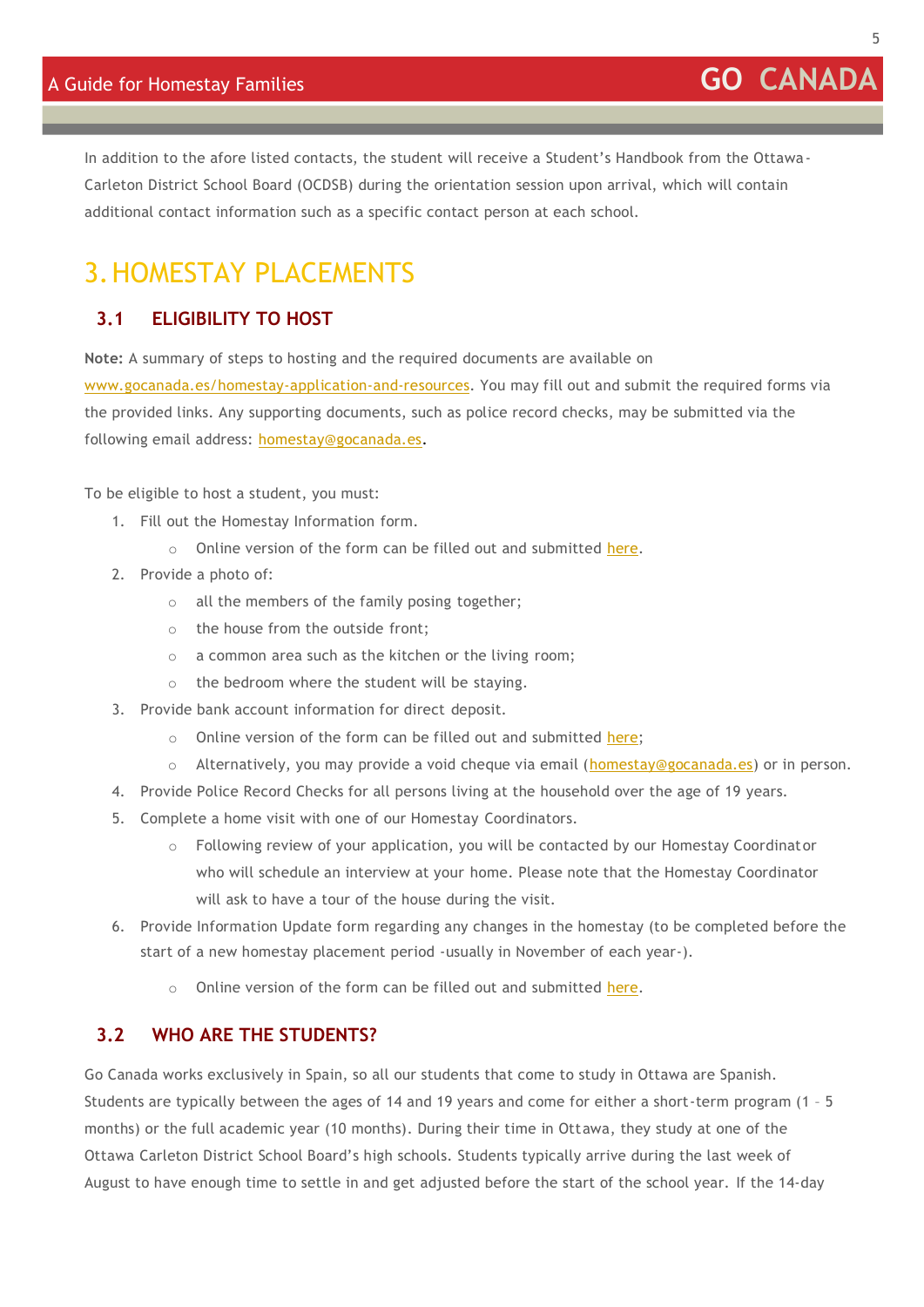quarantine rules are still in place, students may arrive within the last two weeks of August to give them enough time to complete the self-isolation period before the start of the school year. We provide the exact arrival and departure information a couple of months before the student's arrival.

#### <span id="page-5-0"></span>**3.3 HOW DO HOMESTAY PLACEMENTS WORK?**

Once you have submitted all the paperwork and completed a home visit with a Homestay Coordinator, you will be entered into our homestay database and will be eligible to host a student. Program coordinators begin to make homestay placements upon receipt of student registration, which typically happens between November and April. While not typical, some placements may be made before or after these dates. Placements are usually based on availability, school preferences, and personal information provided by the student. Some students may specifically request families with children; others may request a particular area; while still others may have dietary restrictions that will determine their placement. As much as possible, we try to accommodate all the requests of the student as well as the homestay family.

Please note that submitting the Homestay Information form along with all the required documents does not guarantee that a student will be placed in your home. The demand for homestay accommodation varies from year to year and largely depends on the following factors:

- $\mathscr I$  Fluctuations in short- vs. long-term student registrations.
	- $\circ$  Enrolment of short vs long-term students varies from year to year. Therefore, if you have a particular preference for one duration over the other, it may be more difficult for us to find you a suitable match.
- $\mathscr{P}$  Male vs. female students.
	- $\circ$  For example, if you prefer a male student, while the majority of our students for one year happen to be females, it will be hard for us to match you with a student.
- $\triangle$  Available spots at schools.
	- $\circ$  Some high schools fill up faster than others. If no spots are available at the schools near your home, we might not be able to offer you a student that year.
- $\mathscr S$  Specific requests such as homestays with small kids, teenagers, other international students, or couples without kids.

Sometimes we will provide you with a prospective student profile, but even if you confirm that you would like to host him/her, the match will not be completed until Go Canada confirms so in writing and specifically mentions that first contact may be made with the student. We will typically ask you to sign a Commitment to Host form [\(template\)](https://gocanada.es/wp-content/uploads/Commitment-to-Host-2020-2021.pdf) as a final step to completing the match.

Before the student's arrival, we will also ask you, the student, and the student's parents/legal guardians to sign the Homestay and Student Expectations Agreement [\(template\)](https://gocanada.es/wp-content/uploads/Homestay-and-Student-Expectations-Agreement-20202021-version-Pago-mensual-a-Go-Canada-SAMPLE.pdf).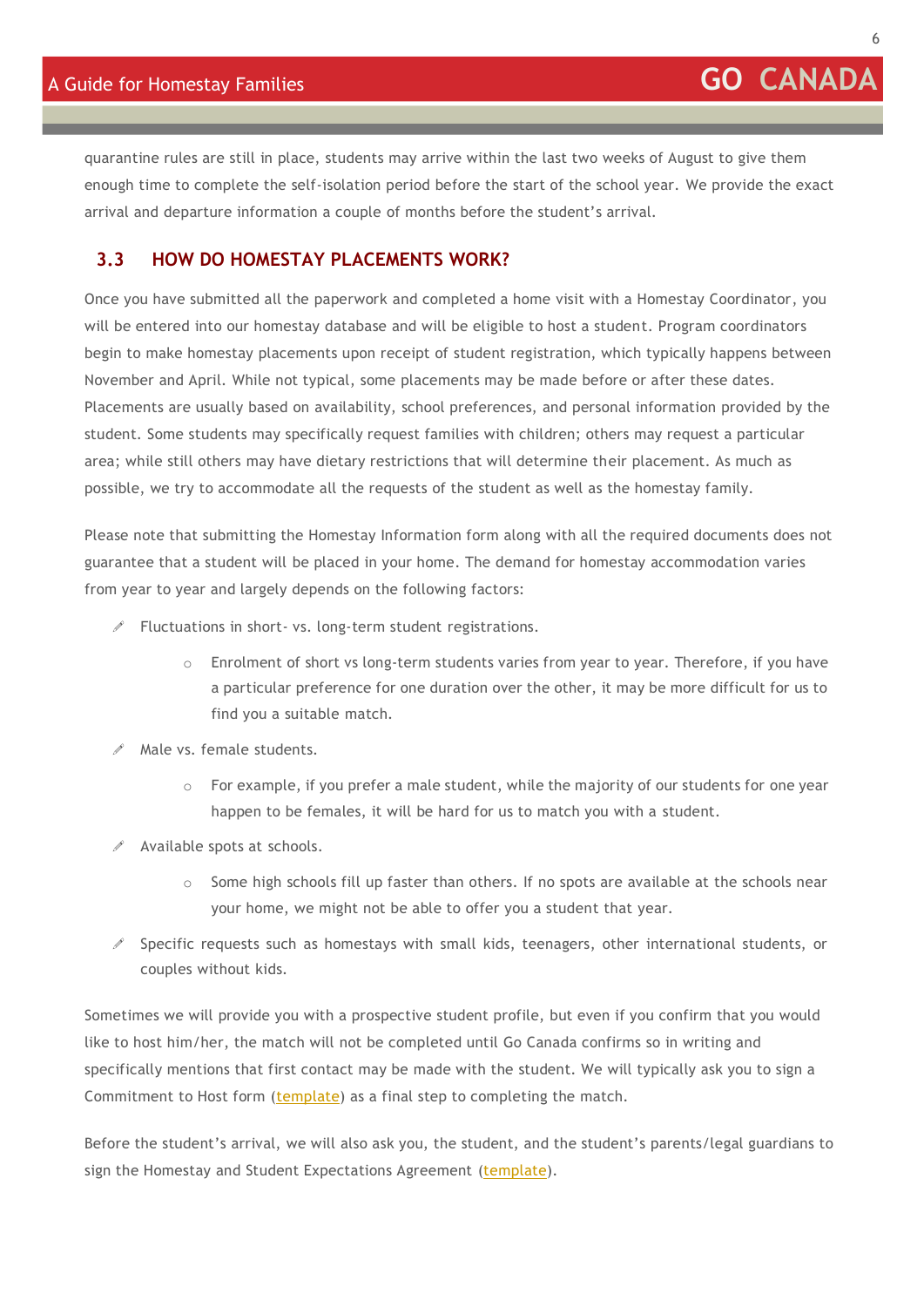# <span id="page-6-0"></span>4.HOMESTAY FEES

The standard homestay fee for hosting a student during the 2021/2022 academic year is **\$950 per month**. If the Government of Canada's Emergency Order under the Quarantine Act is still in place and the student is required to self-isolate upon arrival in Canada, hosts will be compensated an additional \$20 per night for each day the student is required to self-isolate (quarantine). This compensation will be in addition to the standard nightly rates for that period. For example, if the student is required to quarantine for 14 days, you will be compensated an additional \$280, boosting the first month's stipend to a total of \$1.230 (\$280 + \$950). Please note that even if the student is required to quarantine, the rest of the family will not be required to do so unless they choose to voluntarily. Therefore, other members of the household will not be under self-isolation and will be able to keep up with their regular daily routines as needed.

The homestay fee will be paid directly to you by the student's parents/legal guardians or by Go Canada. It is up to the student's parents/legal guardians to choose if they would like to pay directly or if they would like for Go Canada to manage the payment of fees. In any circumstance, the monthly stipend will be transferred to your bank account via direct deposit. The stipend is to cover room and board, airport transfers, and all the particulars listed in the Expectations of Homestay Families checklist [\(Section 5.2\)](#page-8-0).

We seek out homestay families that host students for the cultural experience and not financial gains. Therefore, the monthly stipend the student pays should only be considered as a means to bear the expense associated with providing this cultural experience. Students can easily tell which families are participating for financial gains and which are doing so sincerely for the cultural exchange, and the placement will simply not work if the student feels that the family's main objective for hosting is money.

The first month's homestay fee will be paid several days prior to the student's arrival. The second month and thereafter will be paid on the anniversary date of the student's arrival to your home, or several days in advance. For example, if the student arrives on August 28th, your anniversary date will be the 28th of each month.

If there are several unaccounted days at the end of the hosting period, the daily rate will be CAD\$31. Should there be a homestay switch as per **Section. 8.6.2**, the prorated amount already received corresponding with the nights that the student has not effectively stayed with the homestay family must be refunded via e-transfer to a Canadian bank account to be provided by Go Canada, unless an agreement has been reached with the student's family to retain all or part of the exceeding fee received, due to the occurrence of special circumstances (the student's family will need to confirm this).

# <span id="page-6-1"></span>5.COMMON EXPECTATIONS

A homestay family is an integral part of the life of an international student. The homestay family provides more than just room and board, but a home away from home. Caring supervision and parenting on the part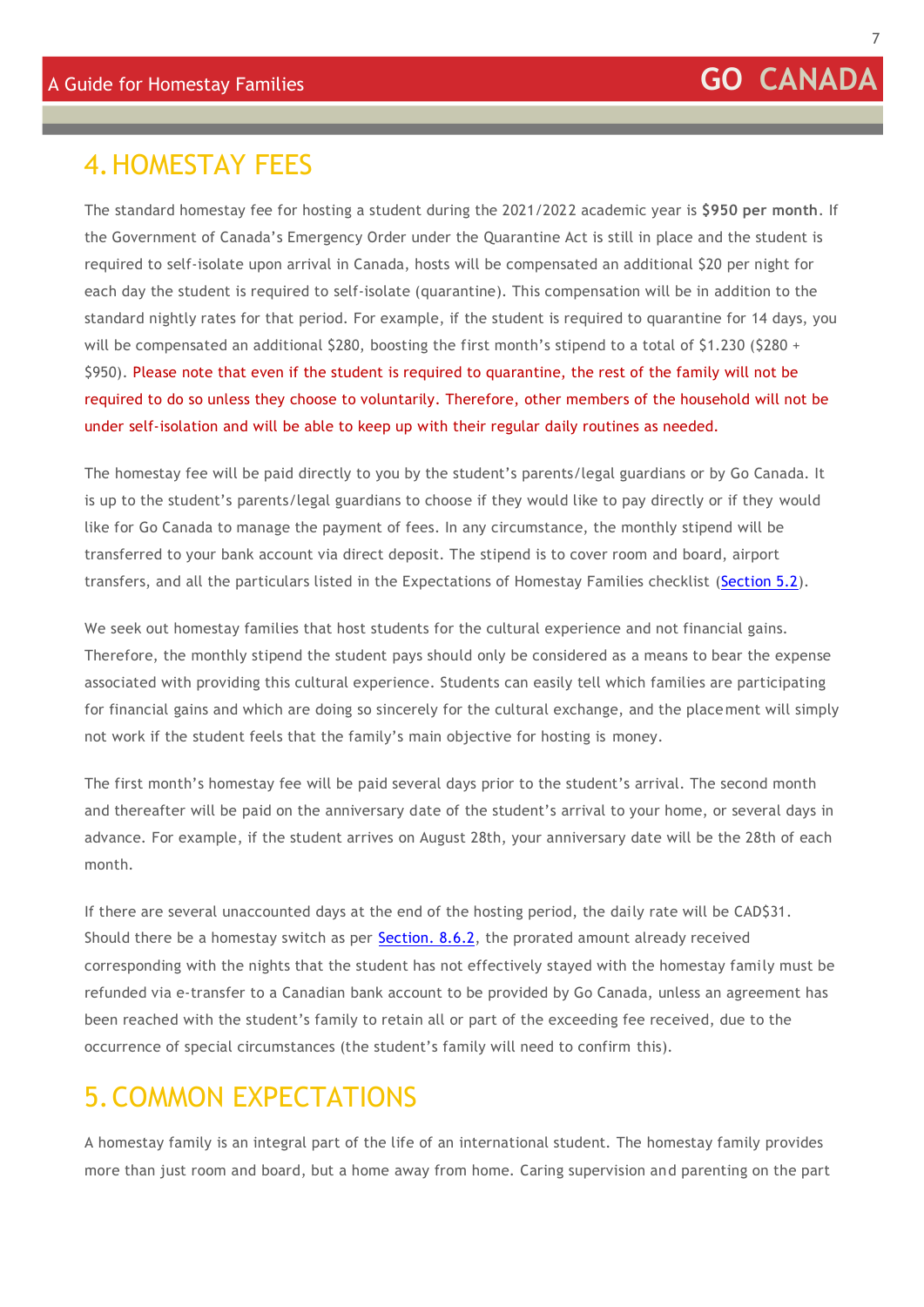Likewise, a large part of the equilibrium in the homestay environment depends on the student's collaboration, communication and open-mindedness.

In order to ensure a positive experience for both parties, students and homestay families must have common expectations regarding everyday living arrangements. The following expectations have been laid out for both students and homestays to create a positive experience. These expectations are further outlined in the Homestay and Student Expectations Agreement [\(template\)](https://gocanada.es/wp-content/uploads/Homestay-and-Student-Expectations-Agreement-20202021-version-Pago-mensual-a-Go-Canada-SAMPLE.pdf). This Agreement must be signed by the student, the host, and the student's parents/legal guardians prior to the hosting period.

#### <span id="page-7-0"></span>**5.1 EXPECTATIONS OF STUDENTS**

- $\mathscr I$  Abide by the normal rules set out by the family and contribute to routine operations of the household.
- $\ell$  Respect the property of the homestay family and treat it with care. Understand that such property belongs to the homestay family and should not be taken outside the house (if applicable) without consent, even if just for a while.
- $\mathscr N$  Make an effort to get involved in the family life and participate in family activities.
- $\triangle$  Respect rules regarding curfews and mealtimes.
- $\ell$  Respect the health orders and instructions in place to protect the host family during the COVID-19 pandemic (if applicable), including those connected with the 14-day mandatory quarantine that the student may need to complete upon arrival, if the mandatory quarantine is still in effect.
- $\ell$  Limit the use of electronic devices while living with the host to ensure an optimal integration in the host family's life and to avoid insufficient sleep and inadequate performance at school.
- Inform the homestay family if planning to be absent for a meal or arriving home late in the evening.
- $\mathcal I$  Inform the host immediately upon any damage caused by the student on the host's property, regardless of whether it has been intentional or accidental.
- $\mathscr S$  Get approval from both the homestay family and the student's own parents/legal guardians to stay out overnight.
- Invite guest to the home only with prior knowledge and permission of the homestay family.
- $\mathscr S$  Respect homestay parents' concerns: your homestay family may refuse to give you permission to participate in some activities. Reasons for their refusal might include: concern for your safety and/or conflict with family plans.
- $\ell$  Clean up after yourself in the home and participate in household chores.
- $\mathscr A$  Act in accordance with the laws of the Government of Canada and the Province of Ontario. It is prohibited for students to use alcohol or illegal drugs. The legal drinking age in Ontario is 19 years.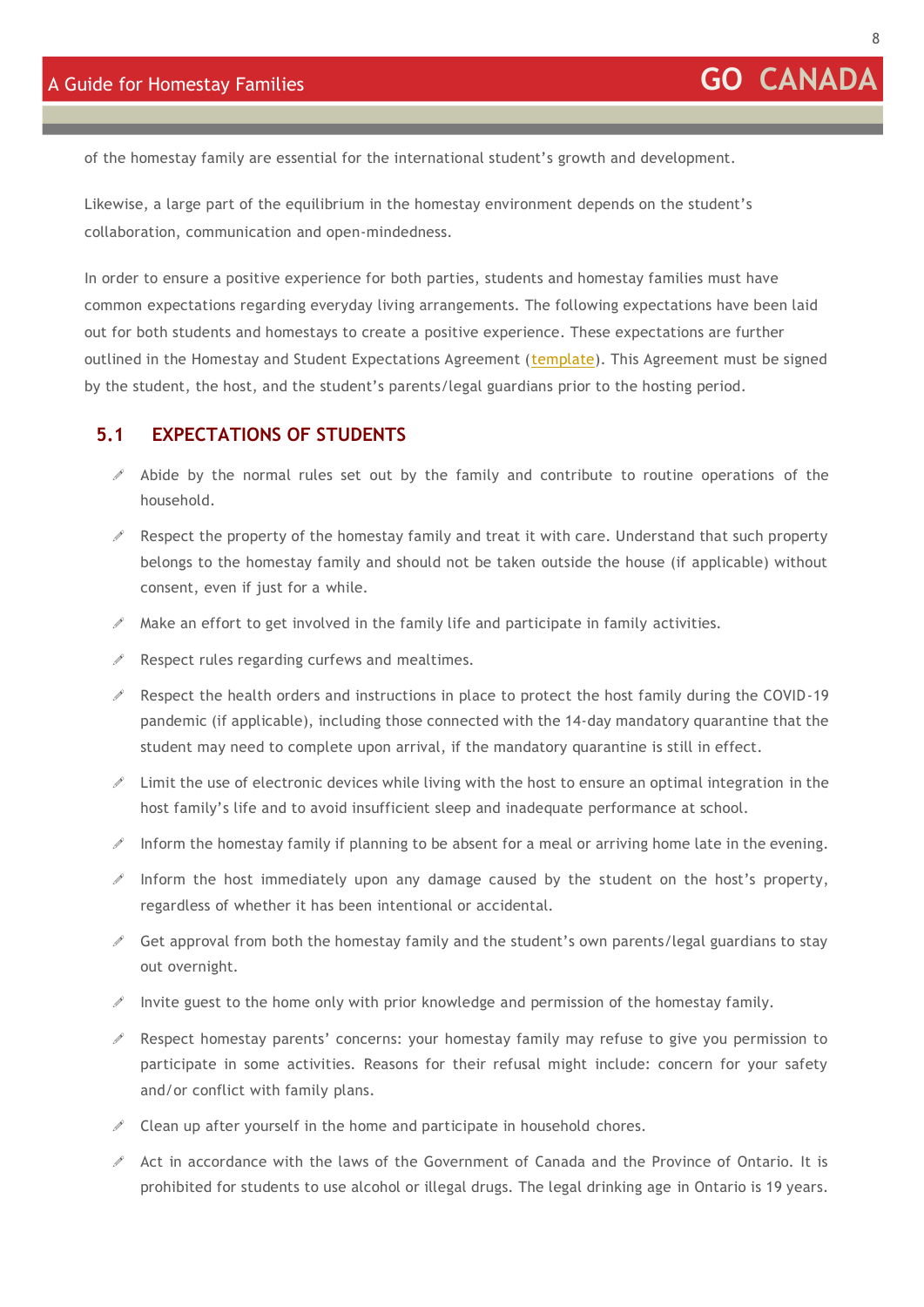Students who have been caught using drugs or alcohol will be dismissed from the program and must return home immediately. It is also strictly prohibited and severely punished to steal items from stores, private homes or any other location.

- $\mathscr A$  Always let your homestay family know where you are and respond to their text messages/emails/phone calls in a prompt manner.
- **Do not carry large amounts of money with you or leave large amounts of money in your room.**
- $\triangle$  Abide by all laws and regulations, including the use of masks, pertaining to the COVID-19 pandemic set out by the Government of Canada, the Province of Ontario and any applicable local authorities (if applicable). Understand that these laws and regulations can change at any moment depending on the evolution of the pandemic and agree to take appropriate measures to act in accordance with the laws and guidelines in place.
- $\mathscr I$  Abide by the household rules set by your homestay family pertaining to COVID-19 (if applicable). Each family may take different precautions to ensure the health and safety of its members, so the rules must be discussed and respected to ensure everyone's wellbeing.
- Follow the COVID-19 Travel and Arrival Protocol (if applicable). The Protocol will be provided to you several weeks prior to departure for Canada (if applicable).

#### <span id="page-8-0"></span>**5.2 EXPECTATIONS OF HOST FAMILIES**

- $\mathscr S$  Prior to the student's arrival, advise the homeowner insurance company that you will be taking in the student for the hosting period.
- $\ell$  Communicate with the student prior to arrival via e-mail, Skype or any other means as may be deemed appropriate.
- $\mathscr I$  Keep the student's parents updated about the student's status and well-being during the hosting period, should the student's parents request such information.
- Provide pick-up and drop-off airport transportation both at the beginning and the end of the hosting period, and if the student decides to head home for Christmas holidays and/or March Break. For the avoidance of doubt, all airport transportation is included in the homestay fees agreed. If applicable, specific instructions on airport pick-up and drop-off will be provided a few weeks prior to the student's arrival/departure to ensure that these instructions comply with all the laws and regulations set out by the Government of Canada to combat the spread of COVID-19. See [Section](#page-12-0)  [7.2](#page-12-0) for more details.
- $\ell$  Inform the student about household rules, including curfew, mealtimes, household chores, etc., either prior to or upon the student's arrival.
- $\ell$  Inform the student of the household rules pertaining to COVID-19. Each family may take their own specific precautions to ensure the health and safety of its members, so it is imperative to communicate these rules clearly and in advance. It might be helpful to list all the measures the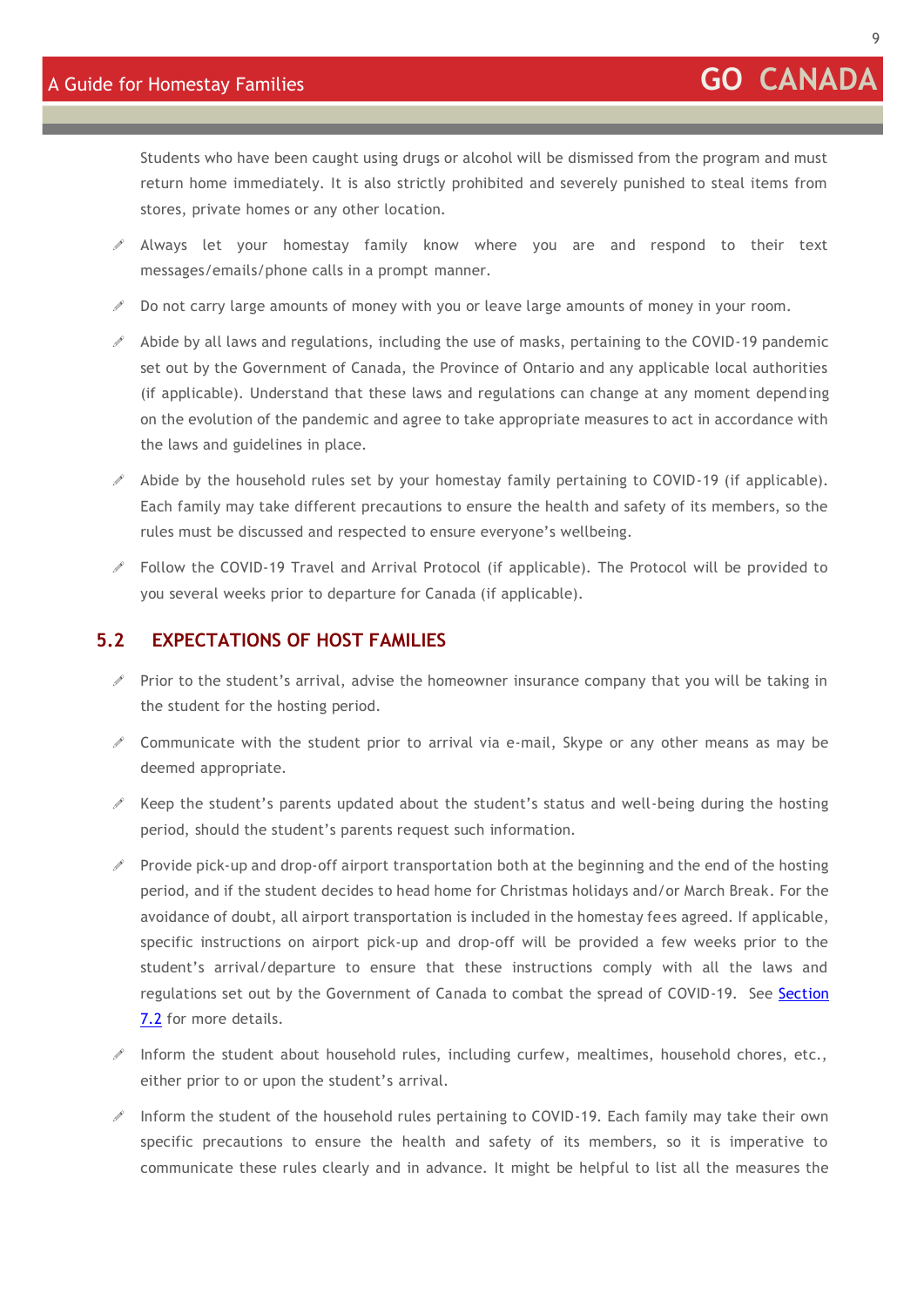family tends to follow and explain the reason behind each measure so that the student clearly understands their importance. It is advised to discuss these rules prior to the student's arrival so that the student is prepared ahead of time and is well-informed.

- Abide by the COVID-19 rules and regulations set out by the Government of Canada, the Province of Ontario and any applicable local authorities.
- $\mathscr S$  Provide the student with a private bedroom, which includes bed, bedding, empty closet with hangers, window, mirror and desk with a chair. The bedroom should be well lit and properly heated.
- Provide three wholesome meals a day and snacks as required (see **[Section 8.1](#page-16-2)** for more information).
- $\ell$  Provide the student with towels, laundry soap and toiletries such as soap, toothpaste, shampoo, conditioner and shower gel. Please note that your student may wish to bring or purchase their own toiletries that fit their particular needs. This should be agreed upon before the student's arrival. If masks are still mandatory, it will be the student's responsibility to bear the cost; however, the host family should help purchase masks, if needed.
- $\ell$  Provide the student with a key to the house.
- $\triangle$  Include the student in normal family activities.
- $\mathscr I$  Act in the best interest of the student's health and assist with any required medical appointments, should the student become ill.
- $\mathscr S$  Speak solely in English with the student.
- $\triangle$  Speak solely in English in the presence of the student.
- $\ell$  Respect the religious and cultural values of the student and not force them to attend any religious or cultural event that they do not wish to participate in.
- $\ell$  Collect monthly stipend from the student's parents/legal guardians or from Go Canada, whichever applies (see [Section 4\)](#page-6-0). If the stipend is managed by Go Canada, confirm receipt in writing by emailing [homestay@gocanada.es.](mailto:homestay@gocanada.es) If the stipend is transferred by the student's parents/legal guardians, confirm receipt in writing to the student's parents/legal guardians and copy Go Canada in the email (please cc: [homestay@gocanada.es\)](mailto:homestay@gocanada.es).
- $\mathscr I$  Not leave the student unsupervised overnight. If you expect to be away overnight, please try to find a responsible adult to stay with the student and notify Go Canada of this as soon as possible, and in any event with more than 48 hours in advance. If you cannot find anyone to stay with the student and require respite care, please notify Go Canada as soon as possible, and in any event with more than 48 hours in advance. Should the host require respite care, the host shall pay Go Canada an amount corresponding with the nights not hosting the student (at a rate of \$CAD 31), so that Go Canada may pay such amount to the host family offering the respite care.
- $\ell$  Not expect or ask the student to babysit the host's children (if applicable) or any other child known to the host unless mutually agreed, including compensation.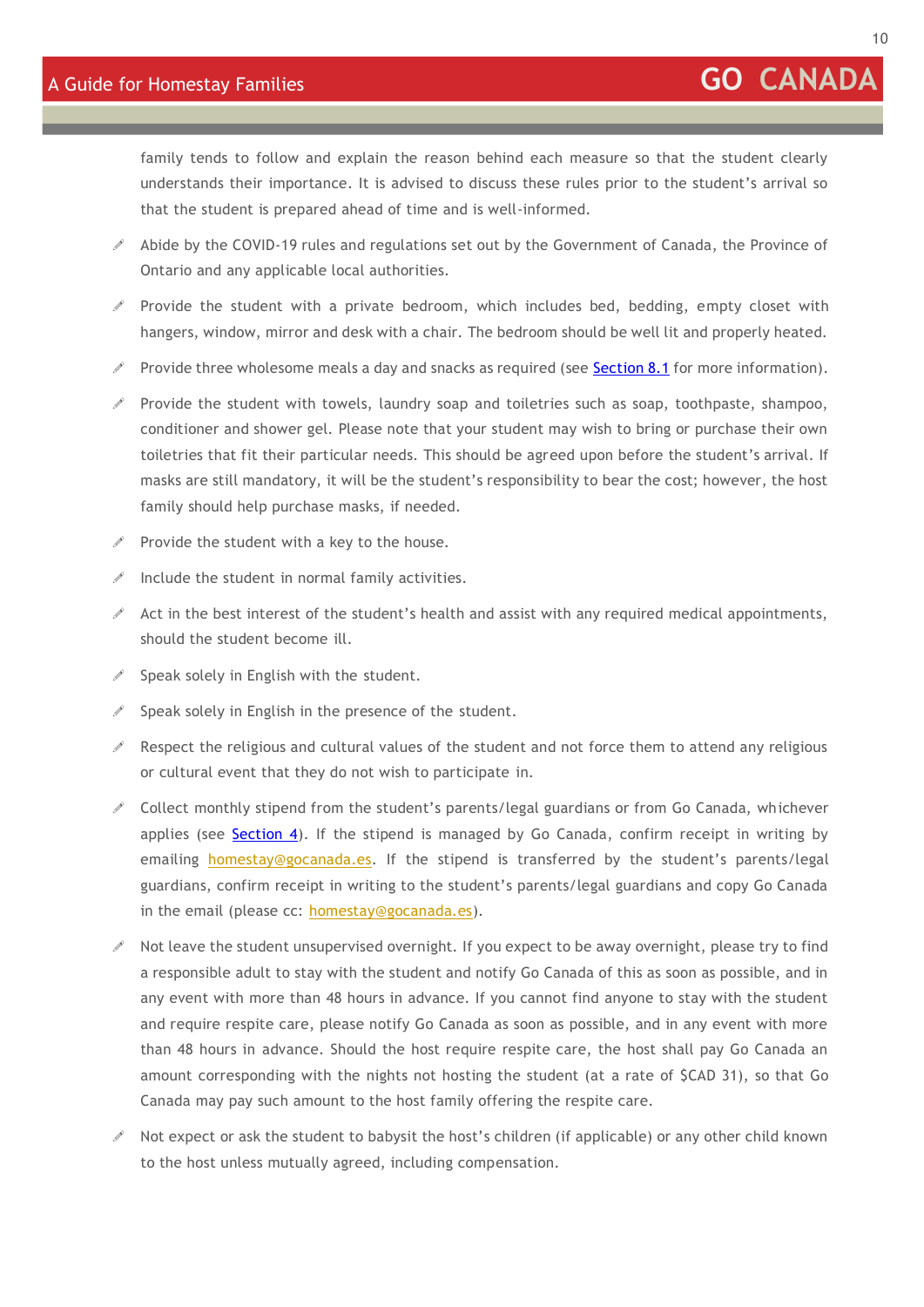- $\ell$  Avoid the use of drugs, excessive alcohol or any other substance (including marijuana) that may affect the behaviour of the family member in question in front of the student. Never offer the student any such substance.
- $\mathscr I$  Inform Go Canada of any changes in the homestay composition, such as a family member moving away, a family member coming back home, obtaining a new pet, etc. Please use [this form](https://form.jotformeu.com/GoCanada/homestay-information-update) for updates.
- Inform Go Canada if you will be hosting any other international students, or if an international student you have moves out. Please use [this form](https://form.jotformeu.com/GoCanada/homestay-information-update) for updates. Please note that as a policy, we cannot allow homestays to host other international students whose first language is Spanish during the time you commit to hosting a student from our Agency, unless overtly agreed by the student's parents/legal guardians. Likewise, please also note that generally, we do not allow students of opposite sex to be placed at the same homestay, unless overtly agreed by both our student's parents/legal guardians and the other international student's parents/legal guardians.
- $\ell$  Should the student request to attend a party, contact the hosting family prior to agreeing and ensure that the party will be supervised by a responsible adult.
- $\mathscr I$  Inform Go Canada if the student does not behave as expected or if there are any persistent problems. Problems should be dealt with as quickly as possible to maintain harmony within the household. We are always here to help and mediate.
- $\mathscr S$  Send Go Canada reports every three months regarding the student's stay, as well as an early report two weeks after the student's arrival, as outlined in [Section 8.9.](#page-23-1)
- Fill out and submit the online  $\overline{\text{Tip}}$  Authorization form every time the student is planning a travel or activity outside of Ottawa without the host or the student's school's staff, as well as an overnight travel or overnight activity with the host.
- $\mathscr I$  Most importantly, treat the student as part of the family, provide guidance and support, include the student in typical family activities and share mealtimes together.

# <span id="page-10-0"></span>6.PREPARING FOR YOUR STUDENT'S ARRIVAL

The following is a checklist to be completed prior to the student's arrival:

- $\mathscr S$  Submit Police Record Checks, banking information, and Homestay and Student Expectations Agreement and, if required, Commitment to Host form (templates of these documents can be found [here\)](http://www.gocanada.es/homestay-application-and-resources).
- $\mathscr I$  Write the student an introduction email and keep in constant communication with the student. This will allow both parties to get to know each other and make the transition as smooth as possible. This is also a good opportunity for homestay families to meet the student's parents and discuss things such as curfews and mutual expectations regarding the experience. Students will have already written a letter addressed to the homestay families, which will have been submitted by Go Canada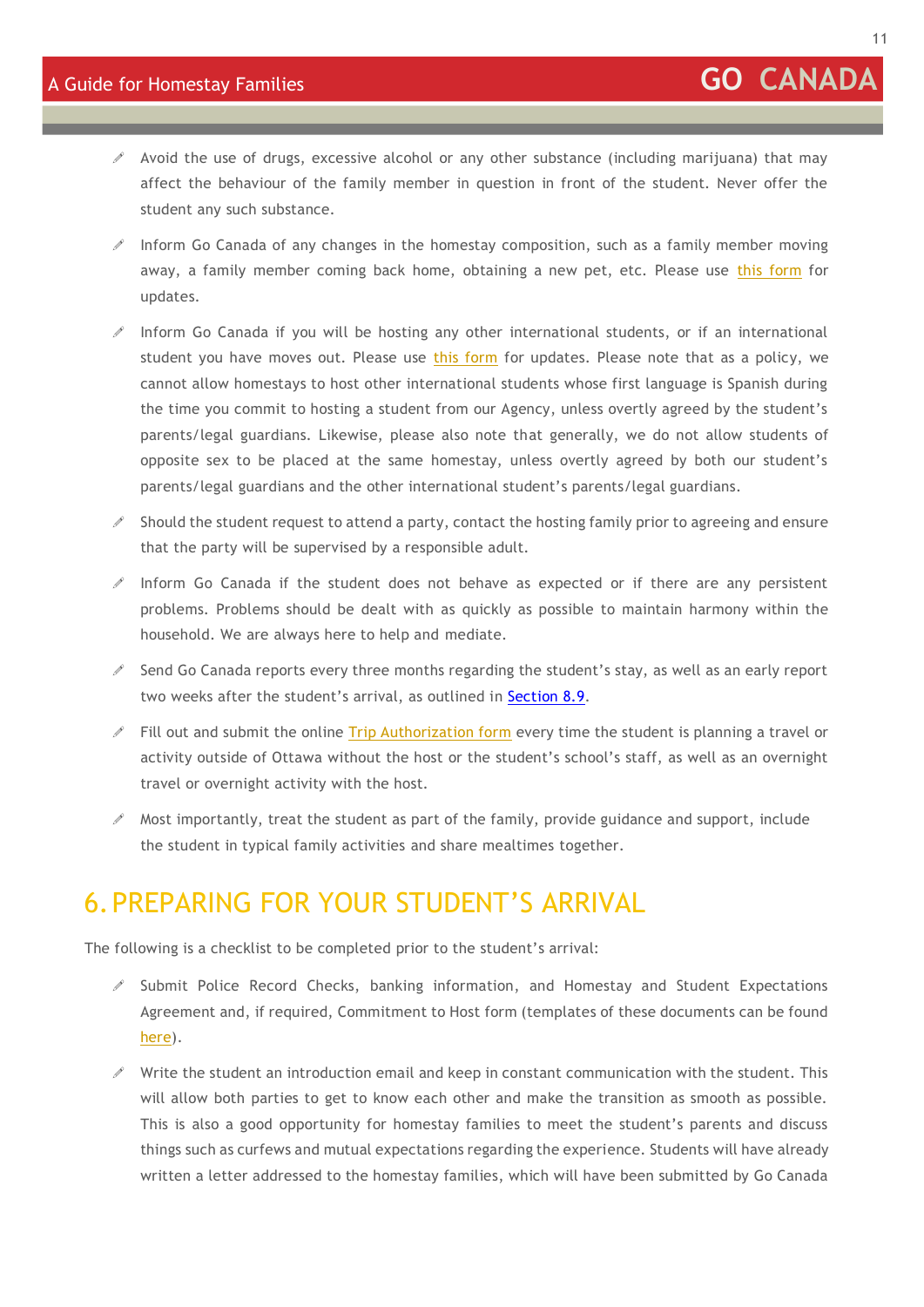in the students' profiles upon homestay placement. **Therefore, it makes sense for the homestay families to send an email to students first once the placement is confirmed on both ends and Go Canada informs the homestay families that they may contact their respective student**.

- $\mathscr I$  Ensure you have an extra house key to give to the student for the duration of their stay.
- $\mathscr I$  Familiarize yourself with this Guide for Homestay Families.
- $\ell$  Contact Go Canada about any changes in the homestay composition, such as hosting another student, obtaining a pet, or having a family member move in or out. If you do have changes to report, you may do so [here.](https://form.jotformeu.com/GoCanada/homestay-information-update)
- $\mathscr S$  Prepare the student's bedroom and bathroom for arrival, including bedding, towels, and toiletries.
- If the Government of Canada's Emergency Order under the Quarantine Act is still in place and the student is required to self-isolate upon arrival, prepare the home to provide a safe and accommodating environment for the student's quarantine period. If this is the case, Go Canada will provide more information closer to the student's arrival to help prepare the host for the student's self-isolation period. Please note that if a student is required to self-isolate, a special stipend will be applied for the applicable dates in addition to the standard nightly rates for that period. See [Section 4](#page-6-0) for more details.

# <span id="page-11-0"></span>7.ARRIVAL AND FIRST TWO WEEKS

#### <span id="page-11-1"></span>**7.1 COVID-19 TRAVEL AND ARRIVAL PROTOCOL**

To help navigate the on-going travel restrictions, potential quarantine requirements, and to ensure the health and safety of all parties involved, a few weeks prior to the student's arrival, Go Canada will provide a COVID-19 Travel and Arrival Protocol, which will outline the rules students will need to follow throughout their journey from Spain to Canada and throughout the self-isolation period, should this still be a mandatory requirement.

The Protocol will also provide information and tips for hosts to consider when hosting a student during quarantine (if required).

All students and their natural parents/legal guardians will be required to sign the Covid-19 Travel and Arrival Protocol document as a condition of acceptance into the homestay program.

The protocol will be developed to comply with the up-to-date rules and regulations set by the Government of Canada, the provincial and local public health authorities, and the Government of Spain, while treating the health and safety of all parties involved as a top priority. The protocol will be revised and updated on an on-going basis to comply with all applicable laws and regulations.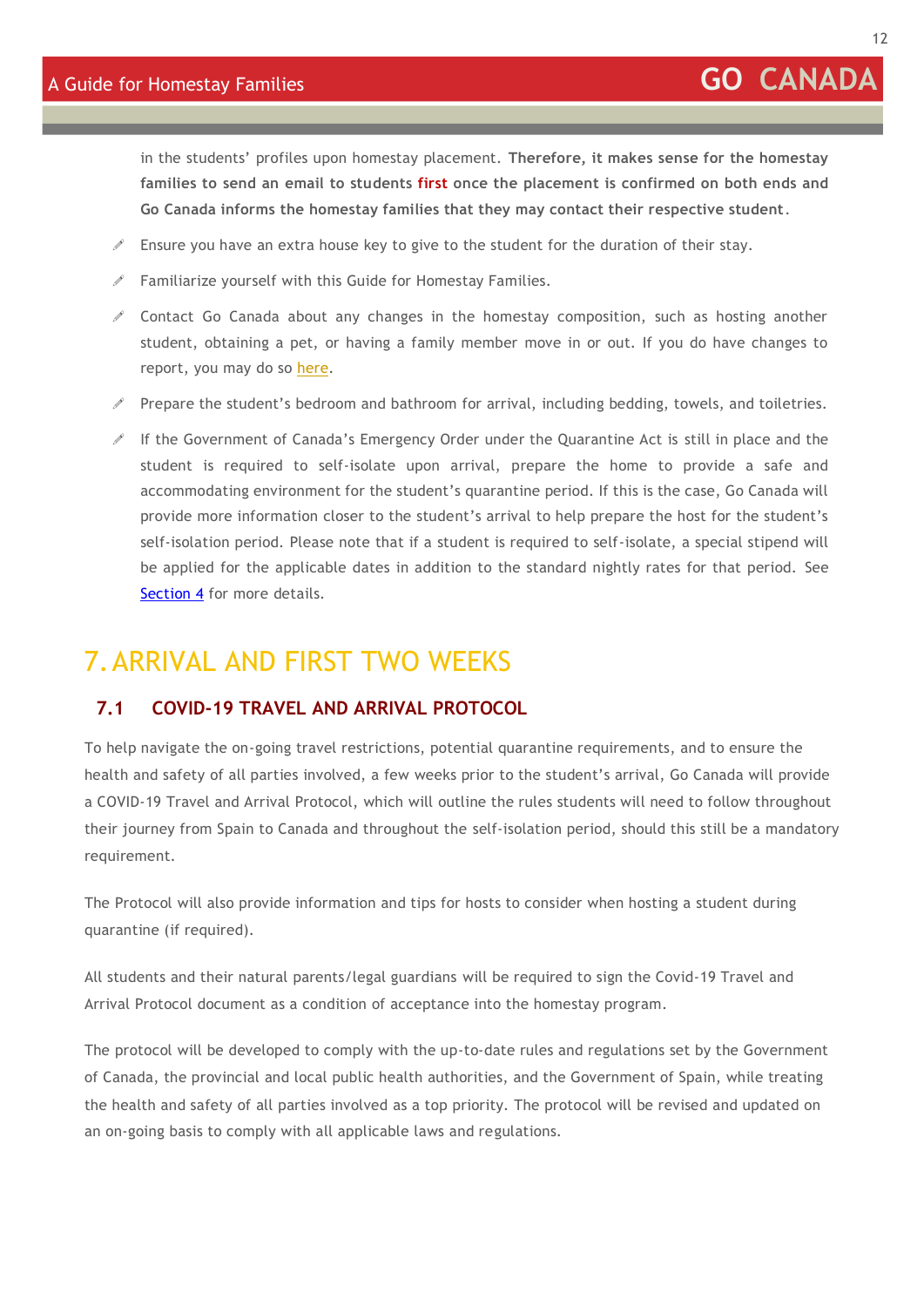13

#### <span id="page-12-0"></span>**7.2 AIRPORT ARRIVAL AND PICK-UP**

The arrival date will typically be during the last two weeks of August. Unless otherwise specified, students will be flying into Ottawa accompanied by a Go Canada chaperone. The host family is expected to pick up the student at the airport at the specified time. Flight details will be provided at least a month prior to the student's arrival.

To help fight the spread of COVID-19, the current airport measures prohibit non-travelers from entering the airport building. Therefore, until these restrictions are lifted, the host family will have to wait outside to pick up the student. Given that these restrictions can be modified or lifted at any time depending on the evolution of the COVID-19 pandemic, specific pick-up instructions will be provided to you up to a week prior to the student's arrival.

**If the airport pick-up restrictions are lifted prior to the student's arrival, at least one person from the homestay family should be waiting for the student in the Arrivals area, which is located on the grounds floor, near the conveyor belts.**

Regardless of how the airport pick-up occurs, please keep in mind the following tips for your first physical encounter with the student:

- $\mathscr I$  Although not necessary, it is encouraged to prepare a "welcome" sign with the student's name. This will help the student identify you and will act as a nice, welcoming gesture to help the student feel more at ease.
- In the Spanish culture, a common greeting for a female student is to give two kisses on the cheeks, starting from the left side. As for male students, the two kisses are common when the greeting is towards a female; otherwise, a handshake is typically chosen when the greeting is towards a male. However, a short hug may be a good option regardless of the gender of the student and the person meeting them. While the current circumstances are propelling a shift toward less physical contact and more social distancing, physical contact and proximity are still practiced in Spain, so the student might feel inclined to greet you in a manner that is not in line with the current COVID-19 recommendations. As such, it is best to discuss with the student beforehand the rules of social distancing to avoid any awkward moments and misunderstandings. If needed, kindly remind the student that although you are absolutely delighted to meet them, for health reasons, it is imperative to keep a 2-meter distance.
- $\mathscr I$  To get to Ottawa, the student will have travelled over 15 hours and will most likely be tired and may feel particularly quiet or shy. Please be vigilant of the student's state and try to be accommodating. It is advised not to make big plans for the rest of the day so that the student c an recover and adjust to their new environment.
- $\ell$  Please help the student with their luggage, as it might be quite heavy.
- $\mathscr I$  Check in with the Go Canada chaperone before you and your student leave the airport. If airport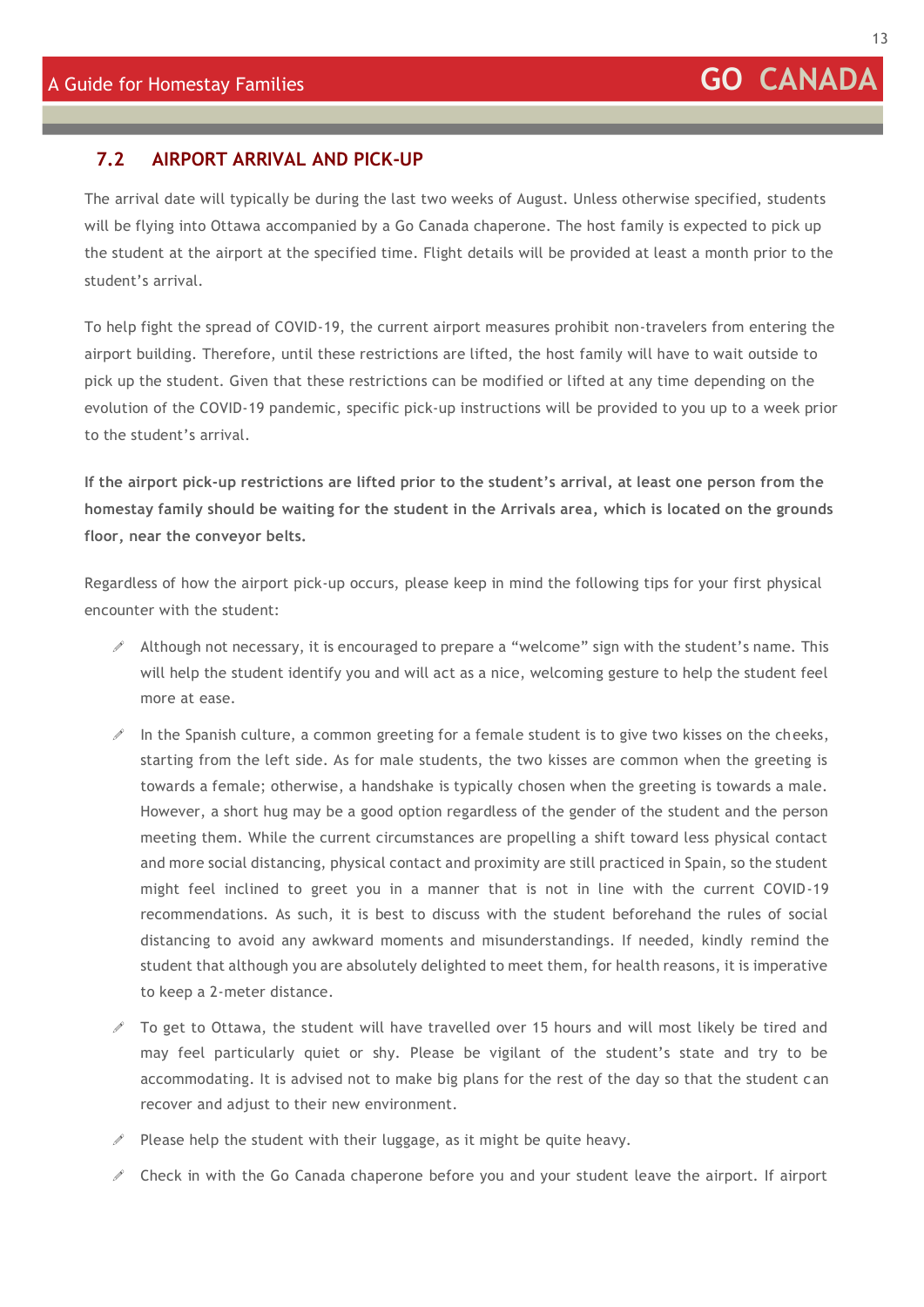entry restrictions are still in place, a text to the Go Canada chaperone before leaving with the student will suffice. The specific protocol will depend on the evolution of the COVID-19 pandemic and will be communicated to you via email a week before the student's arrival.

- $\ell$  On the drive home from the airport, try to make friendly conversation, while also being vigilant of the student's level of tiredness. Good points of conversation are:
	- o Asking about the flight;
	- o Singling out and discussing points of interest as you drive along;
	- o Letting the student know the plan for the rest of the day.
- $\mathscr I$  As soon as you reach the house, provide the student with the WIFI information and encourage them to contact their parents.
- $\mathscr I$  The student's room should be ready with clean sheets, towels, and toiletries. From now and for the rest of their time with you, please respect the student's private space and always knock and announce yourself before entering their bedroom. If you expect to enter their room when they are not home, make this clear on day one.

#### <span id="page-13-0"></span>**7.3 YOUR STUDENT'S FIRST WEEK(S) IN OTTAWA PRIOR TO THE BEGINNING OF CLASS**

Depending on the arrival date, during their first week or two in Ottawa, students will not be attending school. This will give students the opportunity to complete their quarantine period (if applicable) and give them plenty of time to get settled in, acquainted with the city, and accustomed to the rules and expectations of the household. Providing clear directions and expectations concerning household routines will go a long way in creating a positive homestay experience for the student as well as the family. At the beginning of the student's stay, it is advised to have a full family meeting to go over the household rules. Please use this time to check off the things listed below. **If the student is required to quarantine, do the tasks that require the student to leave the house once the quarantine period is over.**

- $\mathscr S$  Give student a tour of the house and the neighbourhood.
- $\mathscr I$  Explain to the student the house rules regarding:
	- o meal times;
	- o where food can and cannot be eaten;
	- o if tap water is safe to drink;
	- o recycling practices;
	- o laundry;
	- o showers/bathing;
	- o curfews;
	- o COVID-19 measures taken by the family (if applicable) and;
	- o Internet use.
- $\ell$  Explain your policy on shoes in the house. In Spain, individuals leave their shoes on in the house, so for a student that has never lived away from home, the rule to take shoes off when entering a home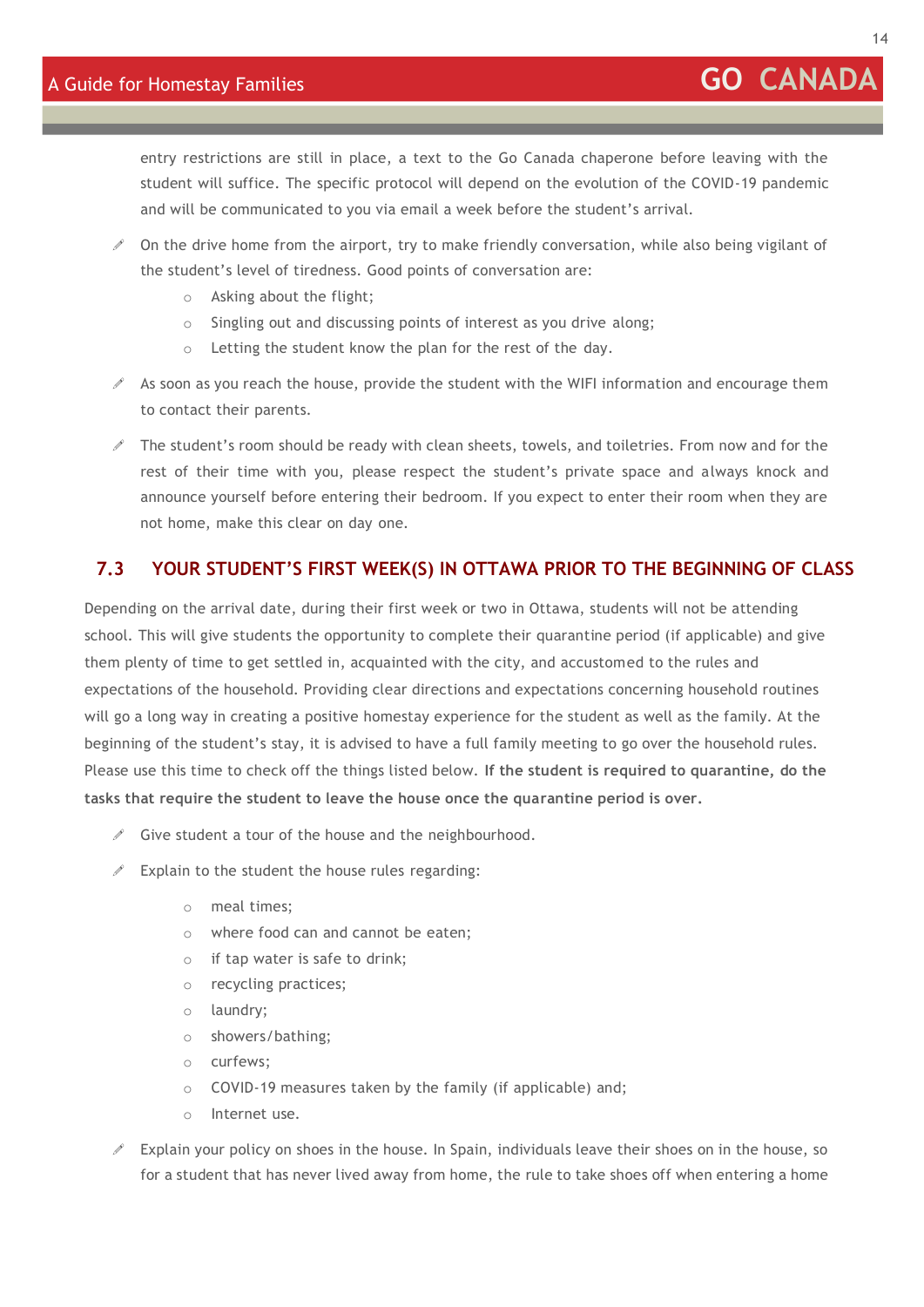15

may be foreign and should be explained.

- $\mathscr I$  Discuss expectations regarding daily chores (tidying up after themselves, putting dishes in the dishwasher, etc.). These chores should be age-acceptable. Expectations should not surpass what you would expect of your own children.
- $\mathscr S$  Show student how to use appliances and entertainment, like dishwasher, TV, microwave, computer, security system, etc. Have the student practice with you.
- $\ell$  Outline your family's expectations regarding the preparation of breakfasts and lunches. If you expect the student to prepare their own breakfast and/or lunch on school days, please show the student where to get the ingredients and how to prepare and package (if applicable) the meals. **Students in Spain generally don't prepare their own meals**, so your help will be appreciated.
- $\ell$  Take student grocery shopping so that they could pick out things they like to eat and for you to get familiar with their preferences so that you could purchase appropriate items in the future.
- $\mathscr I$  Help student set up the phone with Canadian number.
- $\mathscr I$  Explain how 9-1-1 works for emergencies, as it is different from Spain.
- $\ell$  Tell student what to do in case of fire.
- $\mathscr I$  Provide student with a list of contacts, such as your home, cell, and work numbers and agree on a communication strategy. Some individuals prefer WhatsApp, others texts, while others prefer calls. It is necessary to establish how you prefer to be reached so as to ensure that no attempt at communication is left unnoticed.
- $\mathscr I$  Show student where the nearest bus stop and community facilities are.
- Discuss things to do during the first few days and weeks. Suggesting some fun family-oriented activities could be a great way to break the ice and build an initial bond. Activities should respect any and all COVID-19 regulations in place at the time. If the student is required to quarantine, prior to the student's arrival, Go Canada will provide a list of suggested activities for the student to engage in during quarantine.
- $\mathscr S$  Show girls where to buy personal supplies.
- $\mathscr I$  Take student to and from orientation session (refer to [Section 7.4](#page-15-0) for further information).
- $\mathscr I$  Show student how to get to and from school. If the student will require to take public transportation to commute to and from school, you must show the route by going with the student on the bus, both ways. If the student can walk to school, please walk with the student to show them the route.
- $\mathscr I$  If applicable, take student to and from activities organized by the international student program, or show them how to commute (refer to [Section 7.5](#page-15-1) for further information).
- If applicable, help the student purchase a public transportation pass. Go Canada will let you know in advance if the student you will be hosting qualifies to obtain a costless public transportation pass from their school.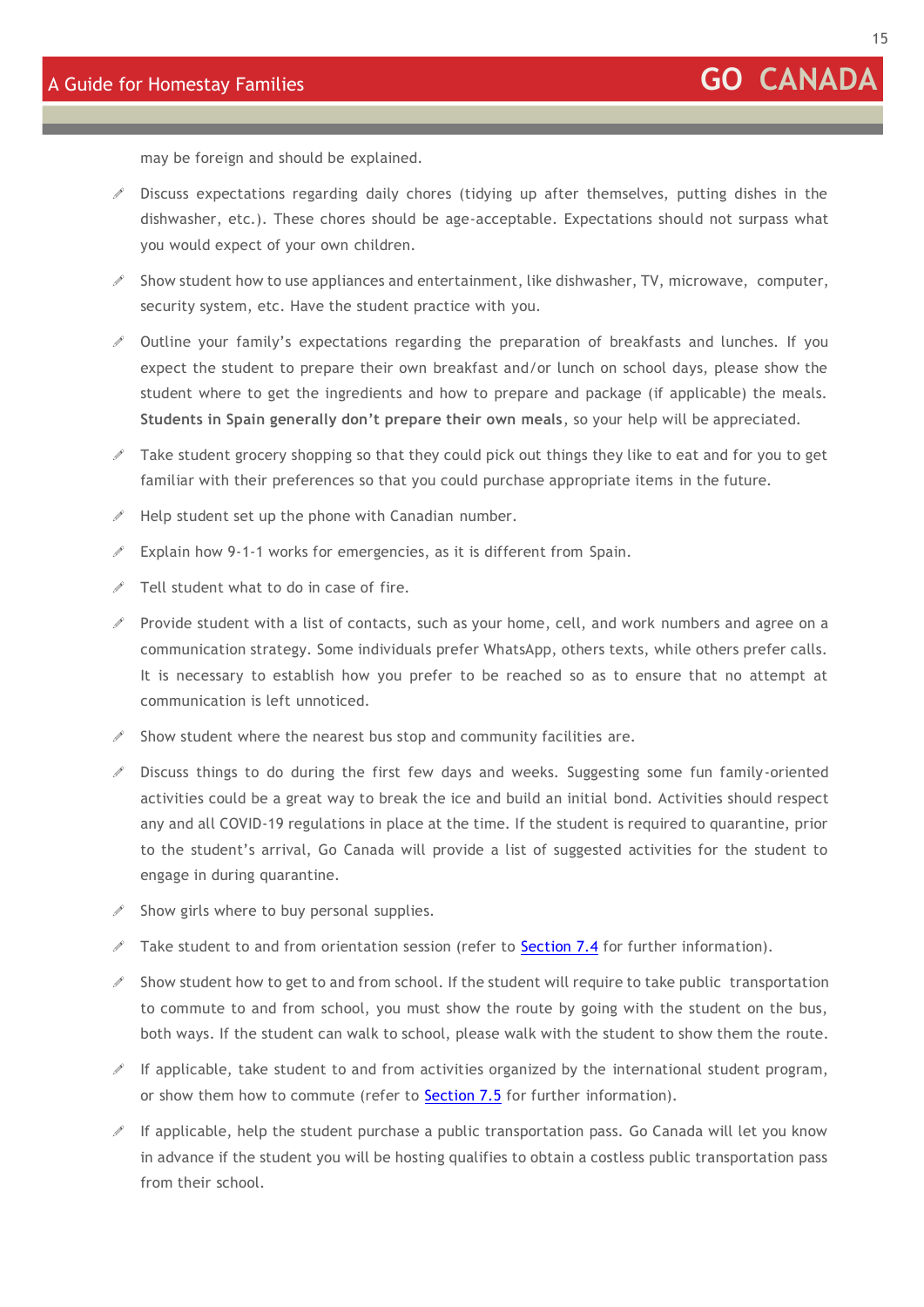16

#### <span id="page-15-0"></span>**7.4 ORIENTATION**

**When: Last week of August** (To be confirmed)

**Where: 440 Albert Street, Room C315 (3rd floor)** (To be confirmed)

**Time: 9am to 4pm** (Time to be confirmed)

Each year, the Orientation session for international students is typically held during the last week of August at **440 Albert Street from 9am to 4pm**. This is expected to stay the same for the 2021-2022 academic year despite COVID-19; however, Go Canada will confirm this information and the exact Orientation date to you once the details are finalized by OCDSB. For Orientation, the host family is expected to drop off the student at 8:45am and pick up the student at 4pm (pick-up time to be confirmed). Please note the following:

- $\mathscr P$  Pizza lunch will be provided (unless otherwise specified);
- $\mathscr S$  Students will be given their OCDSB Student Orientation handbooks, bus passes (if applicable), health insurance information and locks;
- $\mathscr I$  Students will learn about life in Ottawa and will be instructed on the rules of the program and things-to-expect;
- Students staying for longer than 6 months will be assessed on their English and math skills. They should bring the following items to the office on the day of their orientation:
	- o Passport and study permit;
	- o Most current school records;
	- o Dictionary (if necessary);
	- o Calculator;
	- o Stationary: pencil, pen, eraser and ruler.

#### <span id="page-15-1"></span>**7.5 ACTIVITIES ORGANIZED BY THE SCHOOL BOARD**

Each year, the International Student Department at OCDSB organizes several activities for international students. While these activities are not mandatory, they are highly encouraged. Several activities, such as Beach Day and Bus Tour of Ottawa, are organized prior to the beginning of the academic year and are free of charge. Students are encouraged to participate, as this will allow them to meet other international students, have fun, and get to know the OCDSB program coordinators a little better.

In order to participate in all other activities (Beach Day and Bus Tour of Ottawa excluded), students will need to sign up and pay the applicable fees online. Further information will be sent to each student outlining the sign-up dates and procedures. Go Canada has no affiliation with these trips and trips are subject to changes from year to year. The most updated list of activities can be found [here.](http://www.studyottawa.ca/website/page/show/student-activities?lang=en&docID=9)

Due to COVID-19, please note that it is still unknown if any activities and/or trips will be organized for international students during the 2021/2022 academic year. Go Canada will update you once this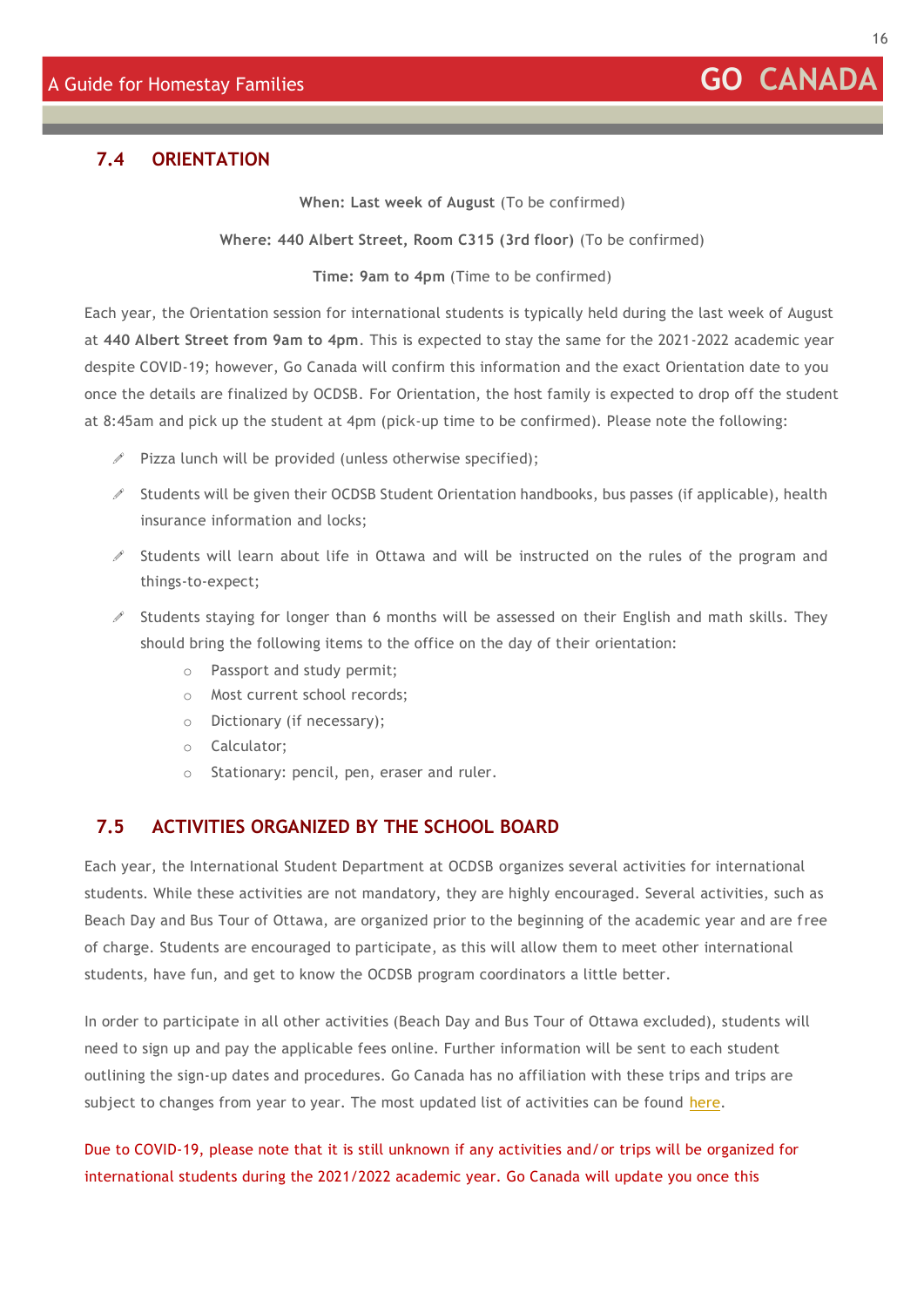<span id="page-16-0"></span>information becomes available.

#### **7.6 FIRST DAY OF SCHOOL**

Typically, first day of school is the day after Labour Day. However, this will be confirmed by OCDSB at a later stage. On this day, students will meet with their academic advisors at their designated school to select courses and register for any activities that they may be interested in. Students are to proceed directly to their appointment upon arrival at school. Homestay families are expected to provide transportation on the first day of school and escort the student to their appointment. As you can imagine, the first day of school may cause apprehension for most students, so giving them the needed support and bringing them directly to the academic advisor's office will be highly appreciated. As this will be a normal school day, please ensure that the student has their packed lunch, the necessary school supplies (binder, pen, pencil, eraser, paper, etc.) and that you are available to pick them up after school. Please note that if you have already shown the student the way to and from school using public transportation, and the student feels comfortable getting home on their own, it is not necessary to pick up the student at the end of the school day. **It is, however, important that you bring the student to school in the morning in order to ensure they get to their appointment on time and can help them navigate the school.**

Please note that there is a lot of uncertainty caused by the COVID-19 pandemic and it is possible that OCDSB modifies some procedures mentioned above to adjust to the environment. Therefore, it is possible that some of the above details are modified. Go Canada will inform you of any changes as soon as new information from OCDSB is available.

## <span id="page-16-2"></span><span id="page-16-1"></span>8.WHILE YOU HOST

#### **8.1 MEALS**

The host family is expected to provide 3 nourishing meals per day and snacks. During the first few days after arrival, or when permitted after the quarantine period has ended (if applicable), it is advised to take the student grocery shopping and encourage them to pick out things they like to eat. This will open up a conversation about food and ensure that the student feels comfortable with the food served at the house. While students should be encouraged to adjust to the Canadian culture, including mealtime practices, please also be aware of the following potential cultural food differences:

- $\triangle$  Olive oil is abundantly used in the Spanish cuisine;
- $\mathscr{I}$  Biggest meal is eaten at lunch;
- $\ell$  Lunch is typically eaten between 2-3 pm, while dinner is eaten around 9-10 pm;
- $\triangle$  Spicy food is not typical and not easily tolerated;
- $\mathscr I$  Mealtime is a cherished activity to socialize and spend quality time with family;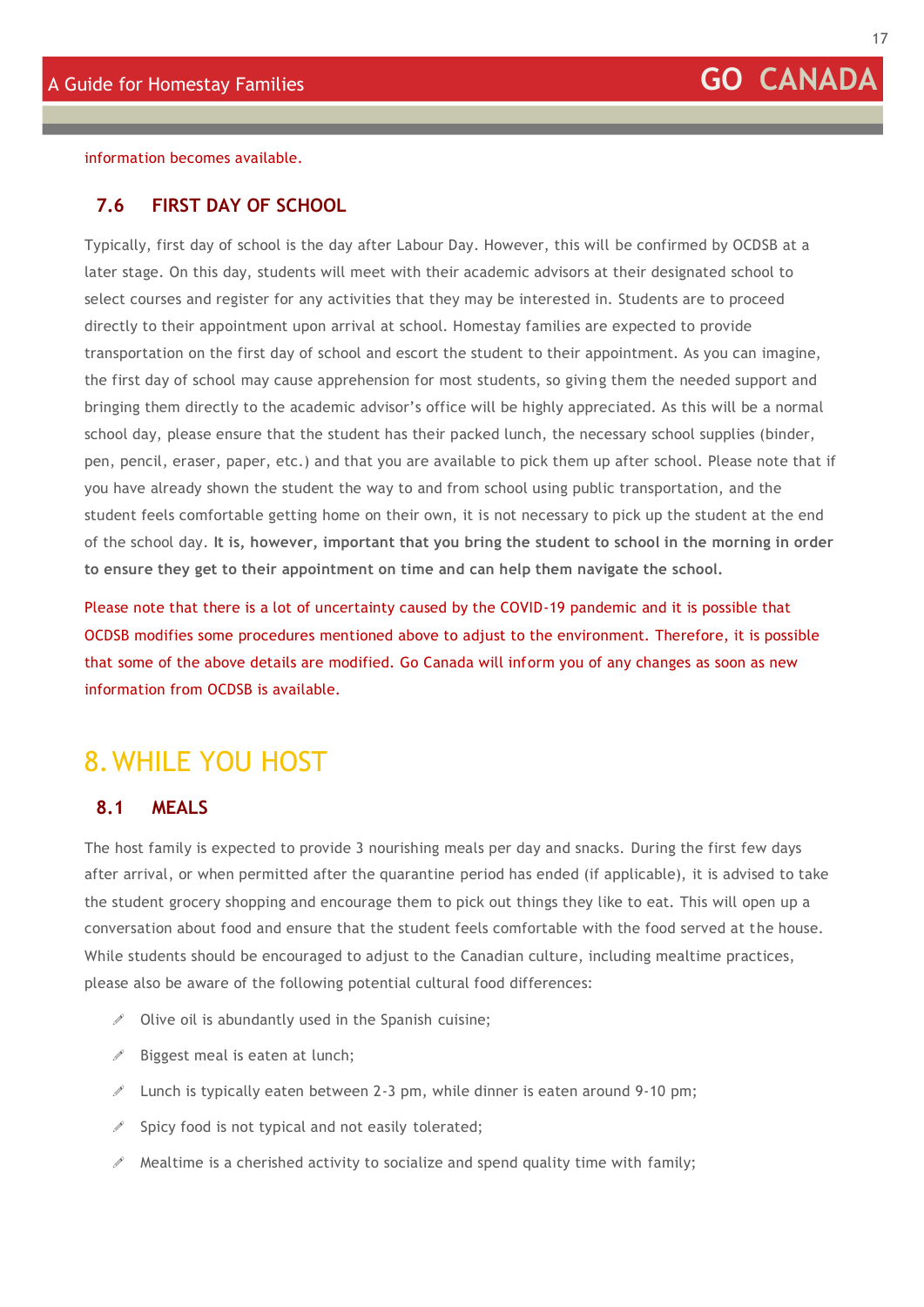

Meals are not eaten on-the-go.

#### <span id="page-17-0"></span>**8.1.1 BREAKFAST**

At breakfast, the student can prepare their own meal, or the host can prepare the meal for the student. In either case, be sure the student knows where the food is kept and what options are available. Breakfast should include a combination of the following:

- Protein such as yogurt, cheese, eggs, peanut butter or cereal with milk;
- $\mathscr{P}$  Fruit:
- $\mathscr S$  Bread, muffin, waffles or pancakes; and
- $\triangle$  A beverage such as milk, juice, tea, or coffee.

Common feedback we receive from our past students is that they love to prepare a "typical" Canadian breakfast together with the homestay family on the weekends, which can include pancakes, bacon/sausages/ham, eggs, etc. This could be a fantastic activity to try on the weekends that the student would greatly appreciate!

#### <span id="page-17-1"></span>**8.1.2 LUNCH**

A packed lunch should be provided to the student during the school week. Many students have never prepared lunch by themselves, so please be patient in showing them how. In Spain, it is not typical to eat sandwiches every day for lunch, so the student will appreciate variety. A good lunch option is to pack leftovers from dinner the night before. A packed lunch should consist of:

- $\triangle$  Protein:
- Bread;
- $\ell$  Vegetables and/or fruit;
- Snack; and
- Beverage.

#### <span id="page-17-2"></span>**8.1.3 DINNER**

Dinner is to be prepared by the host. Make sure the student is aware of dinnertime and please encourage them to join you for the meal as often as possible. Sitting together at dinner is a great opportunity for students and hosts to share conversation, bond, and for the student to practice English. If the student is to be away for dinnertime, a meal should be available for them when they return, unless agreed beforehand that the student will not be eating at the house. Dinner should consist of:

 $\mathscr P$  Protein source (meat, chicken, fish, legumes, etc.);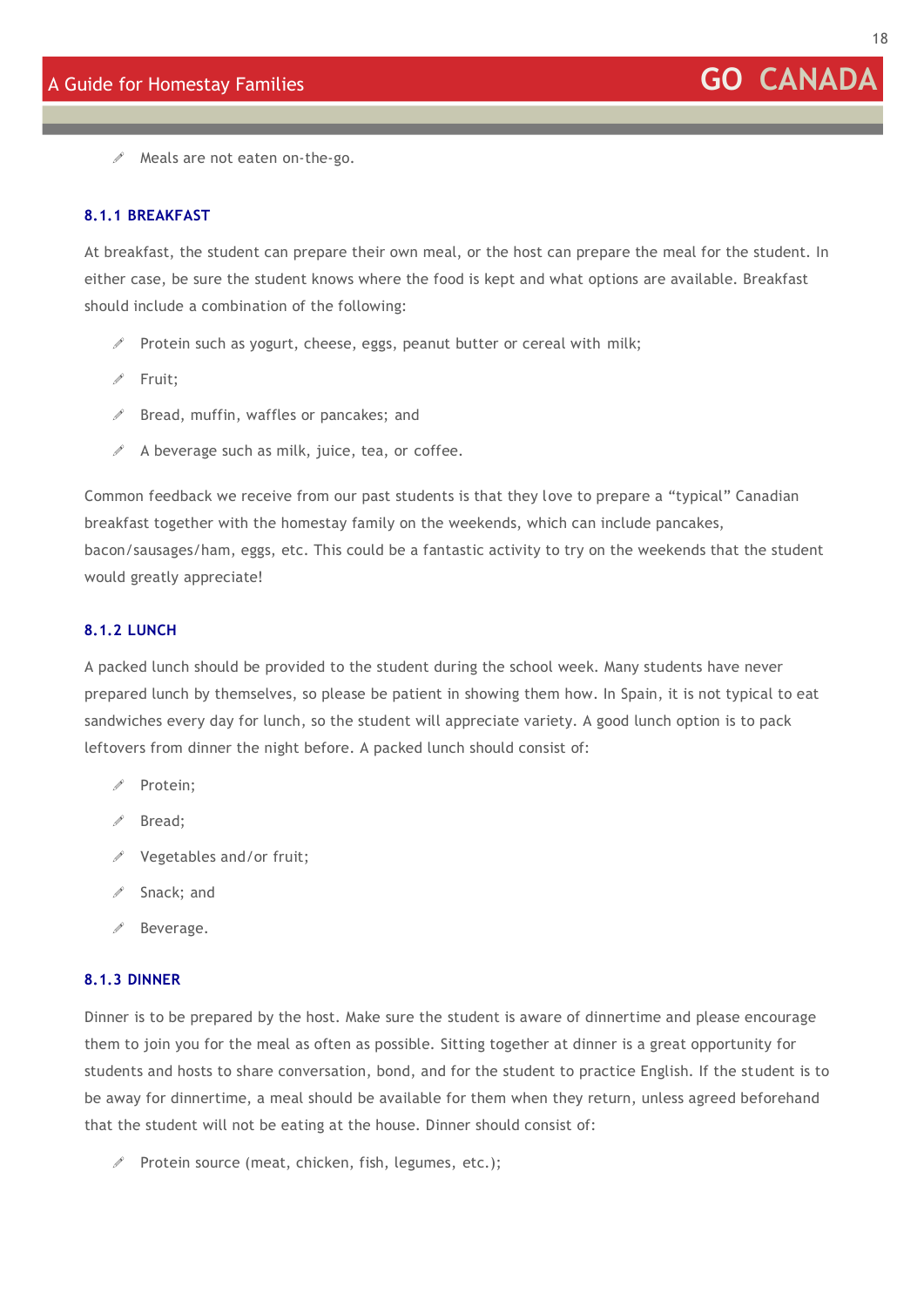- $\mathscr{S}$  Vegetables or salad;
- $\mathscr I$  A carbohydrate such as rice, potatoes, pasta or bread; and
- $\mathscr X$  A beverage.

Fast food/take-out dinners should be limited to no more than once a week.

#### <span id="page-18-0"></span>**8.1.4 GENERAL NOTE ABOUT FOOD**

In respect to meals in general, please serve your usual fare, but note what the student is eating. They may be too embarrassed or shy to let you know that they don't like something, or that the portion is not enough. Please note that students are usually teenagers who are still developing, so it is not uncommon that they require to eat a lot of food. Always have extras just in case and offer seconds, while also not being too persistent. To get a better idea of the student's satisfaction with food, observe the following:

- $\mathscr P$  Does the student finish his or her plate very quickly?
- $\triangle$  Does the student feel like he or she is unenthusiastic about the food being served?
- $\ell$  Does the student make plans to eat out with friends often? Although it may simply mean that the student is social, it often indicates that the student is not too pleased with the food being served at home.

Comfort foods are a great way to help the student feel more at ease living away from home, so if you see something at the supermarket from Spain, or if you would like to visit a nearby Spanish restaurant, the student would surely appreciate the gesture! Another great activity is to prepare a typical Spanish meal at home and encourage the student to participate (or to take charge of the operation!). As with most cases, Spanish people are proud of their culture and would love to share parts of it with you.

#### <span id="page-18-1"></span>**8.2 HEALTH INSURANCE**

Each student will have all the proper medical insurance coverage for the duration of their stay. The medical insurance provider is Ingle International. Students will have full medical coverage from the day they arrive in Canada, including coverage of illnesses and expenses related to COVID-19, during and after quarantine. A summary of the coverage can be found [here.](https://www.ingletravel.com/docs/Student/Lloyds/ComprehensivePlus/ComprehensivePlus_BenefitSummary_English.pdf)

Students will be informed regarding medical insurance functioning at the orientation session held during the last week of August, and receive their policy information and eCard via email within the first few days upon arrival. Please ensure that the student shares the policy information with you, prints out the foldable eCard sent by the insurance provider and carries it at all times. Please have the information available for any doctor's visits and provide the medical insurance information to the clinic right away.

In case of an emergency, the homestay family should call the phone number shown on the student's insurance eCard and coordinate the best way to proceed. It is always preferred that the student does not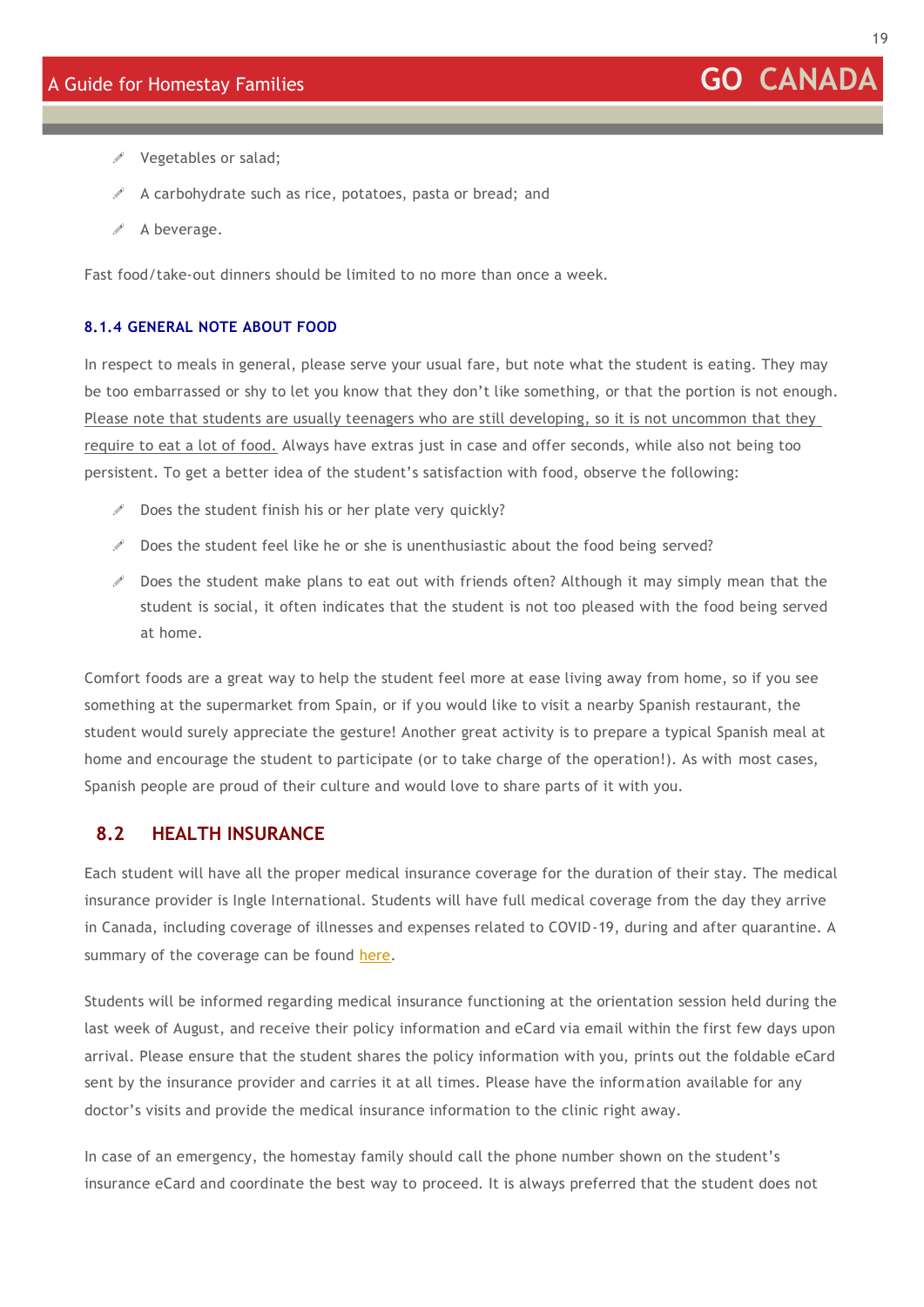need to pay anything when they go to a clinic, and the best way to secure this is by calling the insurance company. Alternatively, it is possible to find direct-pay medical facilities, which entail no cost for the student, using [this link.](https://www.studyinsured.com/ocenet/en/health-services)

If a clinic requires the student to pay the fee for the visit and any completed procedures, it is of utmost importance that the student is provided with official receipts and any medical report that may have been issued to use for reimbursement. The same applies if the student is prescribed medication and needs to purchase it at a pharmacy. The student must keep such documents to complete the medical insurance claim, with the assistance of the host family. It is possible to find detailed instructions on how to submit a claim (including the medical insurance claim form) [here.](https://www.studyinsured.com/ocenet/en/onlineclaim)

If you have any questions regarding the functioning of the insurance policy or how to submit a claim, please contact Go Canada. We will be happy to assist you.

#### <span id="page-19-0"></span>**8.3 WINTER CLOTHES**

Temperatures in Ottawa during the winter differ significantly from those students are used to in Spain. Many of them have never experienced the low temperatures that Ottawa residents have to face each year, and it is not uncommon for them to not bring appropriate clothes for the season. Students will appreciate any advice coming from their homestay family concerning winter clothes, including going shopping with them, if needed. Please bear in mind that in most cases the student will only be in Canada for one winter, so do not advise them to purchase very expensive clothes, as they will have no practical use for them back in Spain, and many times they will not even have space in their luggage to bring them back home. If a member of your family has a winter coat or any other item that they do not plan to use or that they don't mind sharing, offering it to the student will be seen as a kind gesture and will probably save them hundreds of dollars.

Some students may be too shy or will try to avoid trouble asking for help regarding this matter, so a good way to face the issue is to approach the student when temperatures begin to drop and discuss with them if what they brought is enough. Then, agree on an action plan, if needed.

#### <span id="page-19-1"></span>**8.4 MONEY**

Students will have money available for personal expenses such as field trips, movie outings, dinners out with friends, shopping, etc. If you plan to go out for a meal as a family, you are expected to bear the cost of the student's food, as you have agreed to provide three meals per day. You are not to lend money to the student and the student should not ask to borrow money. If the latter occurs, please notify Go Canada. In the same manner, the student should never be asked to lend money to the homestay family, even if it is just because they don't have cash at the time and need to make a payment. Typically, students will bring some cash with them upon arrival and will have access to their debit/credit card for use during their stay. Their bank card will be linked to their parents' account, which the parents will be able to monitor as they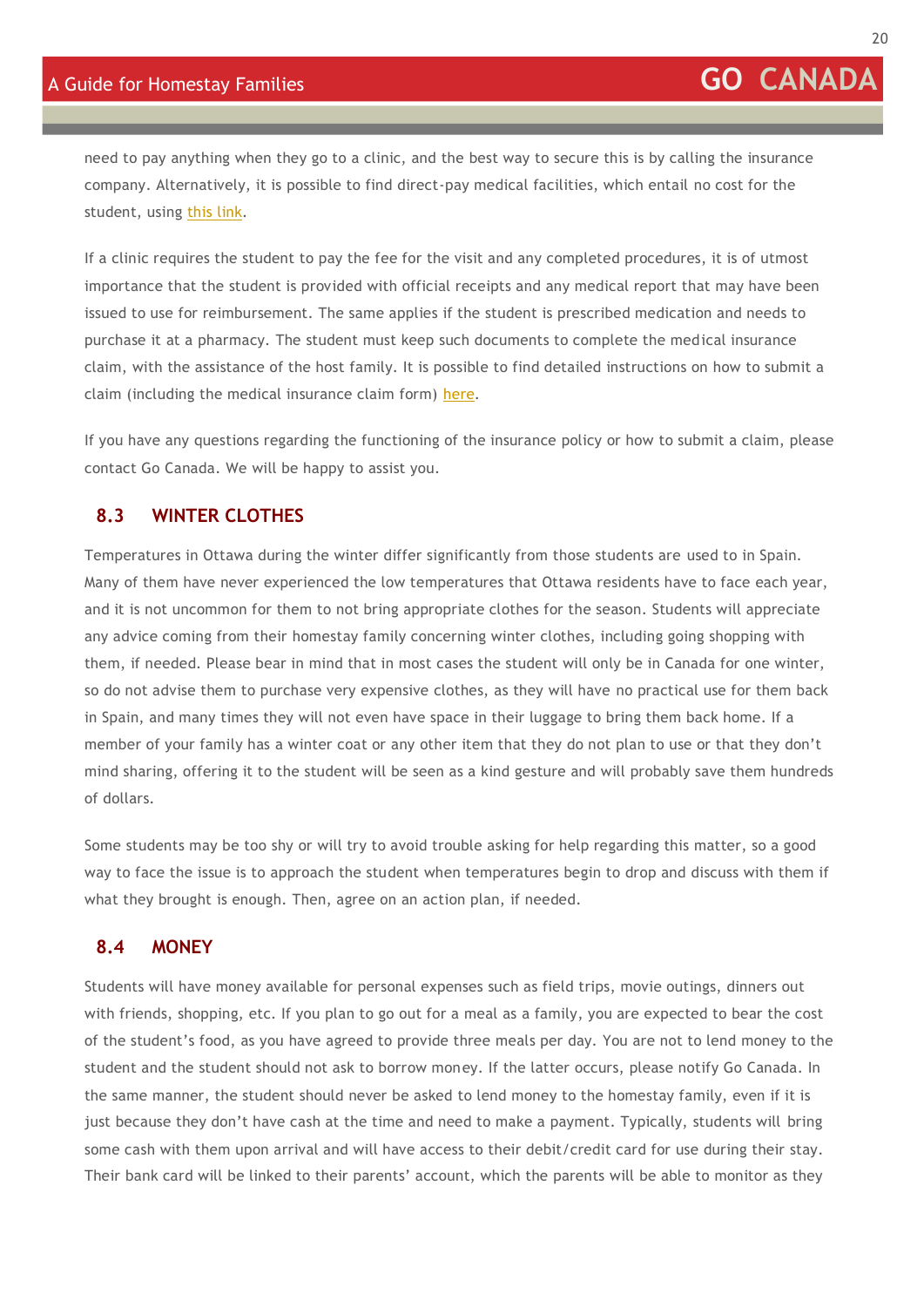deem fit. If, due to extraordinary circumstances, the homestay family has to make a payment on behalf of the student, the relevant receipts must be immediately sent to the student's family or Go Canada for a prompt reimbursement by the former.

In the event of the student joining the homestay family's vacation, partial or full payment of transportation, accommodation and board may be requested. This will need to be agreed in writing beforehand by the student's parents/legal guardians and the homestay family.

#### <span id="page-20-0"></span>**8.5 CONVERSATION**

One of the main objectives of the student's experience is to improve English. While some students already have a strong English base, others may have only basic knowledge of the language. The ability and willingness to communicate freely in English may also depend largely on the individual. Some students are quiet and shy, so they may feel overly apprehensive and insecure to speak English. Other students are outgoing and chatty, and may have an easier time to "go with the flow" to make themselves understood.

Whatever the case is, there are certain points you can keep in mind to help the student grow and become a more proficient English speaker:

- $\mathscr{I}$  Be patient;
- $\mathscr I$  Talk slowly and separate your words;
- $\triangle$  Avoid using excessive slang;
- $\ell$  When you do use idioms and slang, explain what you mean. This will help the student learn the way Canadians "really" speak.
- $\mathscr I$  Avoid asking, "Do you understand?" Students will typically say "Yes" for the sake of harmony.
- $\ell$  Instead, ask the student to tell you what they think you are saying.
- If you see that the student is not understanding something, try rephrasing.
- $\mathscr I$  Ask student open-ended questions, such as "What activities do you enjoy during your free time?"
- $\ell$  Do not try to correct every mistake the student makes when speaking. This can often make the student feel insecure and can make them lose their train of thought. Instead, wait for the student to finish, and then make the necessary corrections, if necessary.
- $\ell$  Even if you or some member of the family can speak Spanish, please avoid using it in front of the student.
- $\ell$  Most importantly, speak English at all times and be genuine in your conversations. If the student feels your warmth, lack of judgement, eagerness to help and bond, and your sincere interest in their well-being, they will gain confidence and be more eager to communicate!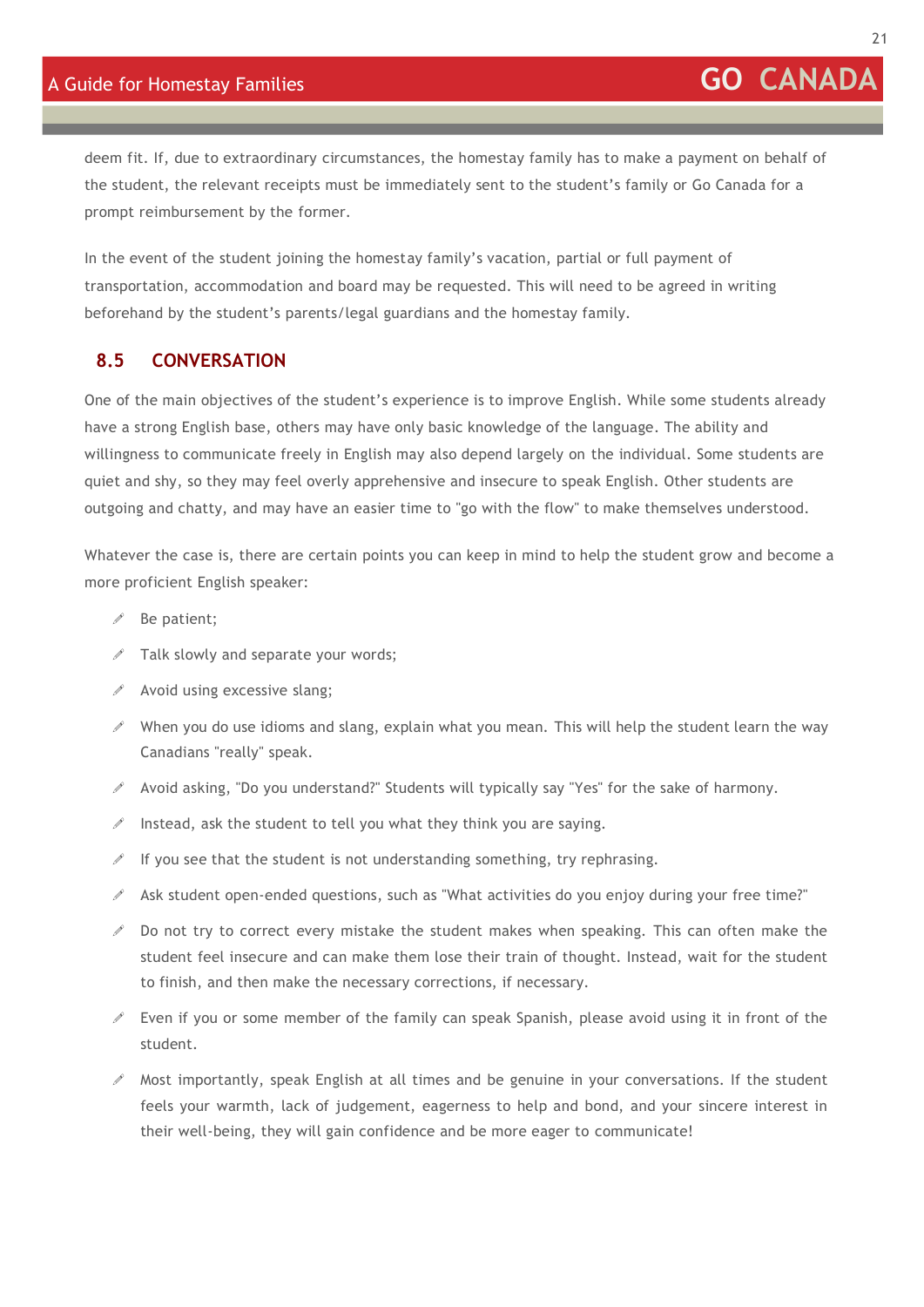#### <span id="page-21-0"></span>**8.5.1 TYPICAL MISTAKES MADE BY SPANISH STUDENTS IN ENGLISH**

- Using "to have" instead of "to be" for phrases such as:
	- o I have cold (I am cold);
	- o I have 15 years (I am 15 years old);
	- o I have hungry (I am hungry);
	- o I have sleep (I am sleepy).
- $\ell$  Interchanging "he" and "she" when speaking:
	- $\circ$  In Spanish, pronouns are typically left out of the conversation because Spanish verb endings often render them redundant. This leads to a lot of individuals interchanging "he" and "she" or "his" and "hers" when speaking in English.
- $\triangle$  Saving "I am boring" when they actually mean "I am bored".
- $\mathscr I$  Using "funny" when they actually mean "fun", or vice versa:
	- o Watching horror films is funny (Watching horror films is fun);
	- o The soccer game was funny (The soccer game was fun).

#### <span id="page-21-1"></span>**8.6 DEALING WITH ISSUES OR CONCERNS**

#### <span id="page-21-2"></span>**8.6.1 CONFLICT RESOLUTION – WHO DO I CONTACT?**

If you have a problem you would like to discuss with us, we are always here to help and support you. We will assist you in any way we can and will act as a mediator between you, the student, the student's parents/legal guardians, and the student's school, as necessary.

Below, we have outlined who should be contacted in each situation:

**GENERAL INQUIERIES (NON-URGENT MATTERS):** Please contact **Anna Choutova** at [homestay@gocanada.es.](mailto:homestay@gocanada.es)

**ISSUES THAT REQUIRE URGENT ATTENTION:** Please contact **Iñaki Palacios** at [coordinador@gocanada.es](mailto:coordinador@gocanada.es) and cc: [homestay@gocanada.es.](mailto:homestay@gocanada.es) You may also reach Iñaki via phone call or WhatsApp using +34 675 812 142. If Iñaki cannot be reached or if it's nighttime in Spain, please contact the student's custodian **Natasa Manojlovic** via email [\(natasa0014@gmail.com\)](mailto:natasa0014@gmail.com) or phone (+33 755 386 627) (if contacting by email, please cc: [homestay@gocanada.es](mailto:homestay@gocanada.es) and [coordinador@gocanada.es\)](mailto:coordinador@gocanada.es). **The custodian should only be contacted in emergency situations.**

For other contact information, please refer to **[Section 2.](#page-3-1)** 

#### <span id="page-21-3"></span>**8.6.2 CHANGE OF HOMESTAY**

Homestay placements are not a science, so although precautions are taken to ensure the best matches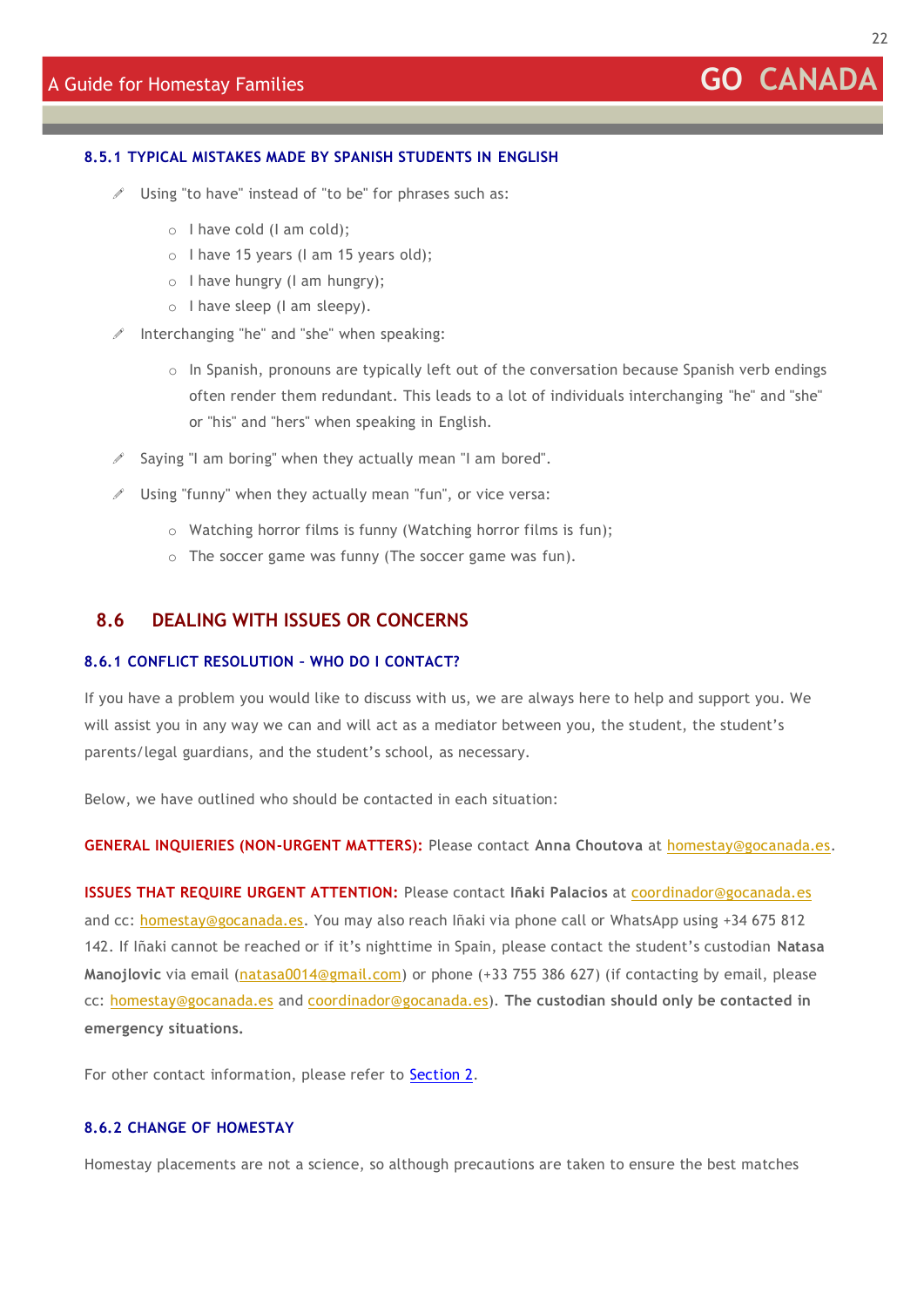possible, sometimes things just don't work out and the student may need to be moved. This is not to be viewed as criticism on the part of the homestay family nor the student.

If, for whatever reason, the match isn't working out, a homestay switch can be requested by both the student and the homestay family. Some reasons are more likely than others to result in a homestay switch, for example, if either the homestay family or the student do not meet the expectations outlined in [Section](#page-6-1)  [5.](#page-6-1)

In any event, prior to initiating the switch, we will always do our best to mediate and remedy the issue. Often, the issue can be resolved through communication and mutual understanding. If a solution cannot be found to make both parties happy, we will:

- $\ell$  Ensure the homestay switch is dealt with delicately as to minimize any uncomfortable moments between the students and their current homestay;
- $\mathscr I$  Ensure the switch is made as quickly as possible; however, please be patient as it may take some time for us to find another suitable homestay family for the student;
- $\mathscr S$  Coordinate the pick-up arrangements with the new homestay family;
- $\triangle$  Coordinate any refunds that may apply.

Please note that the students we send to study in Ottawa are teenagers, which is a very delicate age. They are still very dependent on their parents and will seek their attention first, should a problem arise.

Sometimes, the student's version of events will differ from yours, but it is likely that the parents will tend to put greater importance on what their child is saying. In this circumstance, we will ensure to get both sides of the story and mediate accordingly. Please understand that sometimes, although you may feel that the student's points are unwarranted, the parents will still demand a homestay change even after adequate mediation. In this situation, we will be obliged to honour the parents' wishes to make the switch.

#### <span id="page-22-0"></span>**8.7 HOMESTAY COORDINATOR VISITS**

To join Go Canada's Homestay Program, all host families will be required to have an in-person interview at their home with a Go Canada Coordinator. Additionally, prior to hosting a student, our local Homestay Coordinator in Ottawa will schedule a brief visit with you to prepare you for the experience and make sure the information we have on file is up-to-date.

Likewise, our local Homestay Coordinator in Ottawa will schedule one visit per semester with each student to check in and ensure that there are no issues or concerns. Unless otherwise agreed, this visit will take place at the homestay. After meeting with the student, the Homestay Coordinator may also ask to briefly speak with the host to make sure that the host is happy with the hosting experience and to discuss any potential concerns.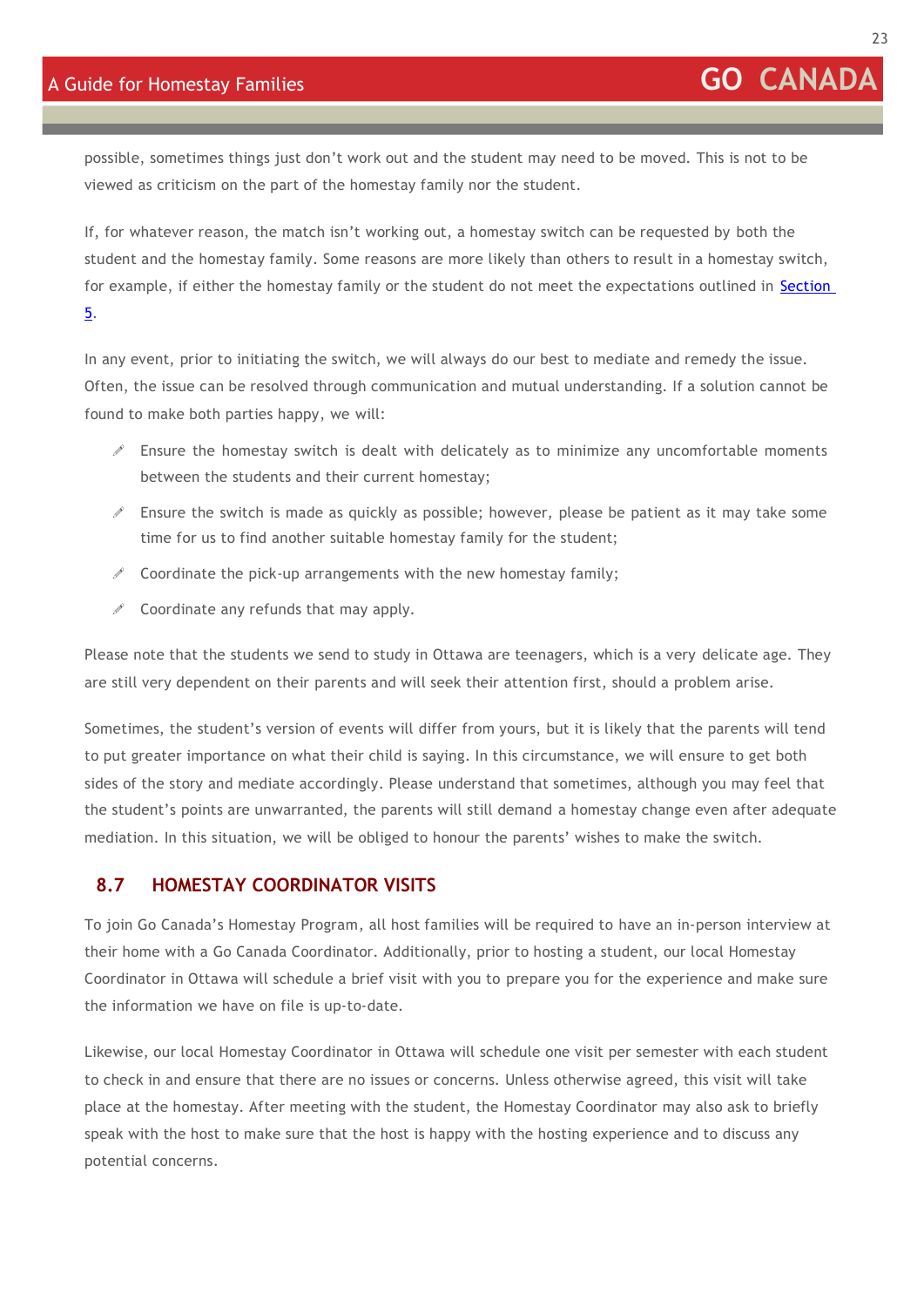<span id="page-23-0"></span>You will be contacted via email by one of Go Canada's Coordinators to set up any and all homestay visits.

#### **8.8 CUSTODIANSHIP**

Each student will be assigned a custodian to act as their legal guardian in front of the Government of Canada during their stay in Canada. Students will be given their assigned custodian's contact information. This person can be contacted in case of emergency, but will not deal with day-to-day matters the way Homestay and Program Coordinators do. Unless otherwise specified, your student's custodian will be **Natasa Manojlovic**, as outline in [Section 2.](#page-3-1)

#### <span id="page-23-1"></span>**8.9 STUDENT REPORTS**

As much as it is hard for a student to embark on the adventure to study abroad, it is also hard for the student's family to let their child go. To give the student's family back home a peace of mind, **progress reports will be prepared and sent to the student's family 2 weeks after the student's arrival and every 3 months after the student's arrival, starting from their first day with you**. Go Canada will ask the student to also complete these reports from their point of view in order to ensure that there are no big discrepancies in responses. This will help ensure that both parties are on the same page in terms of how things are going. Should a big discrepancy occur, a Go Canada representative will take the necessary steps to discuss the situation and ensure that the matter does not escalate into a problem. For returning homestays, please note that the reports are now a lot shorter and easier to fill out.

The initial Progress Report must be filled out 2 weeks after the student's arrival. You may fill out and submit the online form [here.](https://form.jotformeu.com/GoCanada/initial-progress-report)

Following the Initial Report, please submit a completed Progress Report every third month the student is with you. Again, you may fill out and submit the online form [here.](https://form.jotformeu.com/GoCanada/student-progress-report-homestay)

For example, if the student arrives on August 28th, the following Progress Report schedule would apply:

| <b>Progress Report</b> | Date to be submitted |
|------------------------|----------------------|
| Initial report         | September 11         |
| Progress report 1      | November 27          |
| Progress report 2      | February 26          |
| Progress report 3      | May 28               |

If you are hosting a short-term student, only the Progress Reports corresponding to their time with you will apply. For example, if you are hosting a student for 3 months, you will need to submit the Initial Report and Progress Report 1.

The Program Coordinator will get in touch with you periodically to remind you when the report is due. This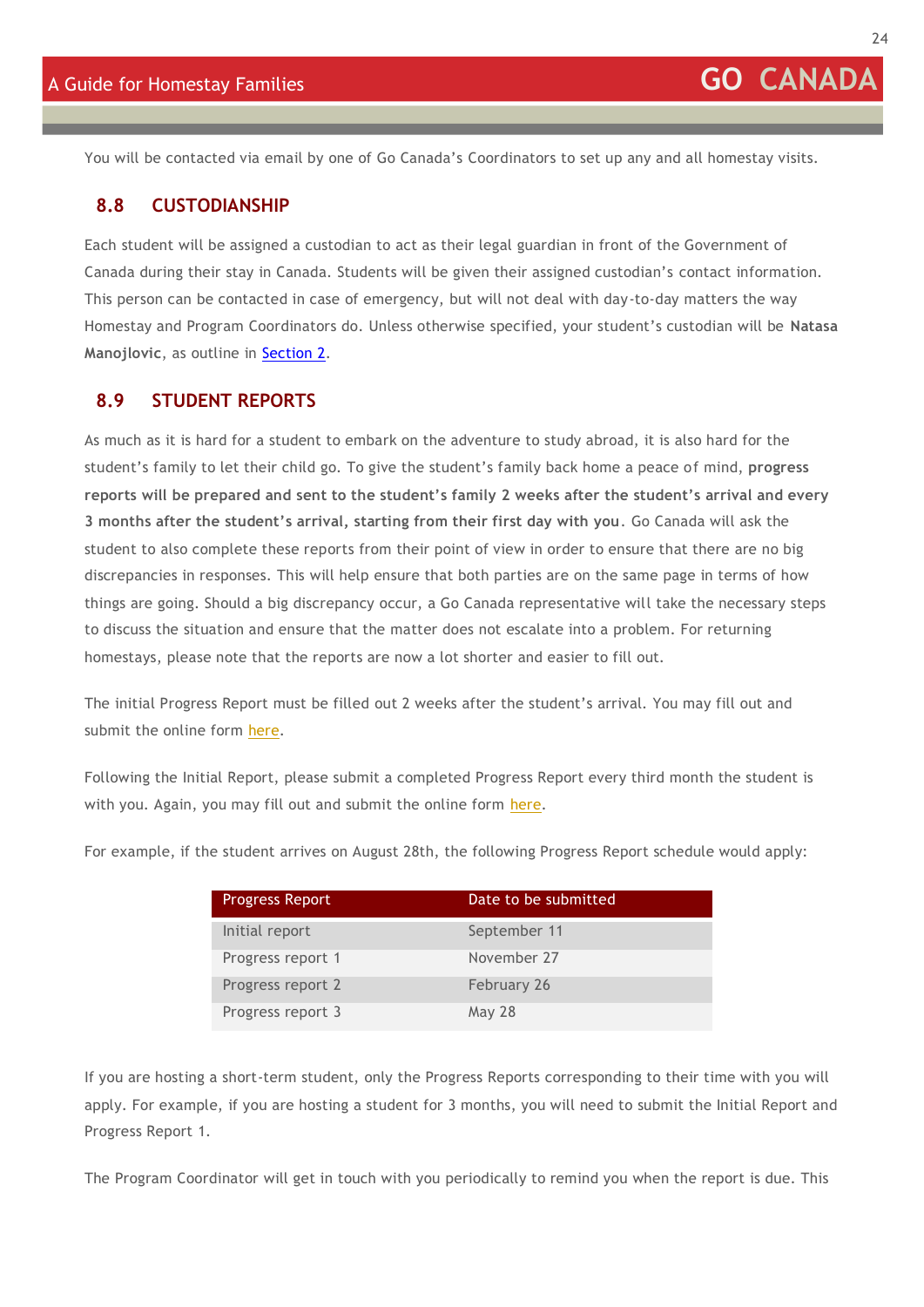is also a great chance to reflect on any issues that may have come up and raise any concerns to the Program Coordinator.

It goes without saying that information regarding the student's stay with the homestay family is not limited to the scheduled progress reports. If there is a matter that you would like to discuss with us, feel free to do so regardless of the time.

#### <span id="page-24-0"></span>**8.10 REPORT CARD AND PARENT-TEACHER INTERVIEW**

High school students will receive two reports each semester: a progress report card approximately half way through the semester and a final report card at the end of the semester.

Host families are invited to participate in Parent-Teacher interviews if they want to. While not mandatory, this could help you understand the student's needs in order to be able to provide the appropriate assistance.

#### <span id="page-24-1"></span>**8.11 CURFEW**

International students are expected to be home at a reasonable time every night to ensure that they s tay safe and healthy. On school nights, international students are expected to be home by 9:00 pm, as suggested by the Ottawa Carleton District School Board's International Student Program (OISP). The OISP weekend curfew guidelines are as follows:

| Grade    | Weekend Curfew |
|----------|----------------|
| Grade 9  | $10:00$ pm     |
| Grade 10 | 11:00pm        |
| Grade 11 | 12:00am        |
| Grade 12 | 1:00am         |

Although these are the general guidelines, each homestay may have different expectations, so curfew should be discussed and agreed upon prior to hosting or upon the student's arrival.

#### <span id="page-24-2"></span>**8.12 TRAVEL**

#### <span id="page-24-3"></span>**8.12.1 OUTSIDE OF THE CITY OF OTTAWA**

Students are not allowed to travel outside of the city, with the homestay family or on their own, unless they have written permission from their parents/legal guardians. If you wish to take a trip outside of Ottawa as a family, your international student may join you, but please notify us of the trip beforehand. Likewise, if the student is interested in taking a trip outside of the city of Ottawa without the host present, Go Canada must be notified beforehand and written permission from the parents must be obtained.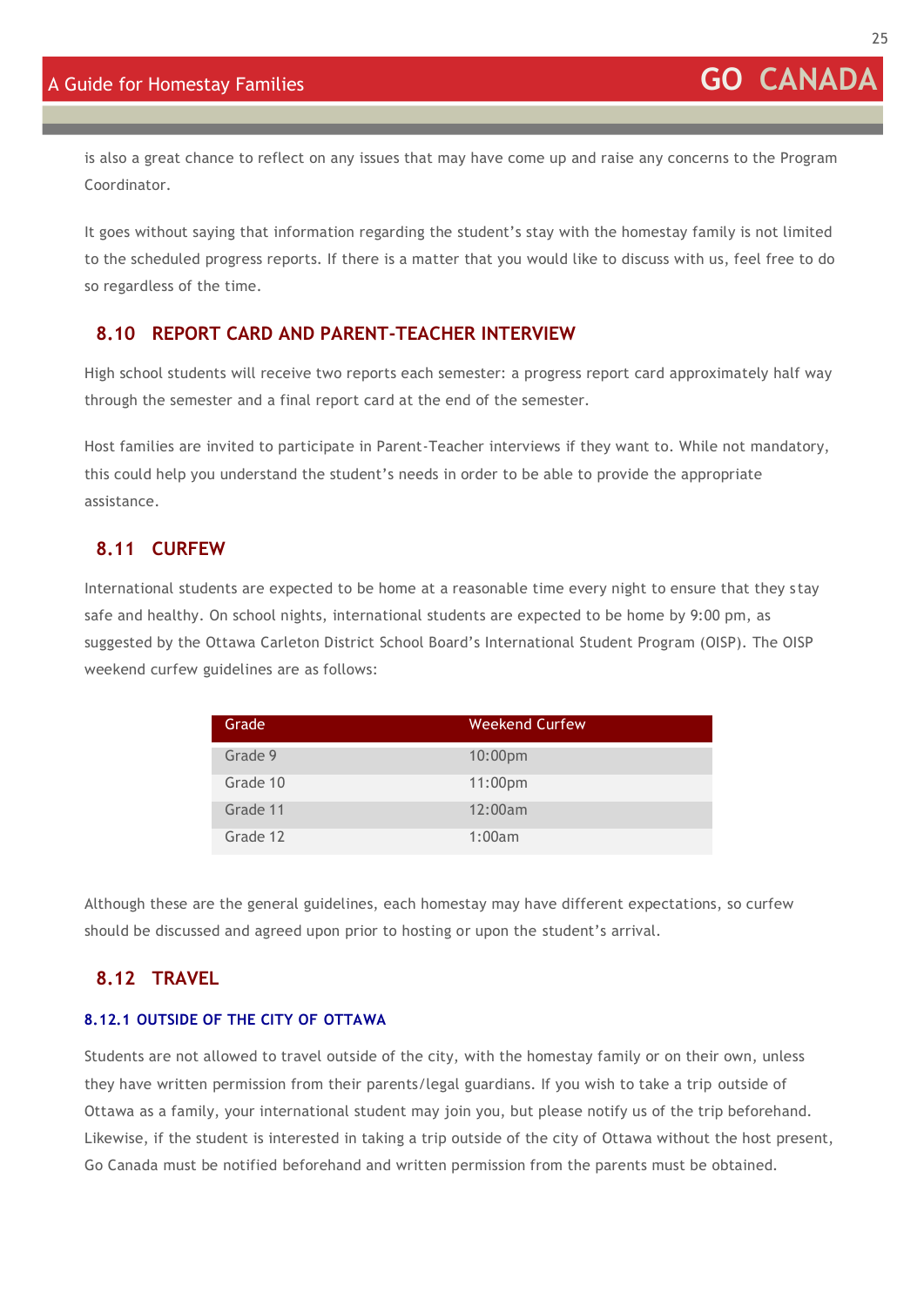To notify Go Canada of the trip/activity, please fill out and submit [this Trip Authorization form](https://form.jotformeu.com/GoCanada/trip-information-form) at least 7 days prior to the event taking place, or as soon as scheduled, if this happens within such 7 days. We will use the information you provide in the form to contact the student's family to ask for written confirmation regarding the trip. Once authorization has been received, Go Canada will confirm you via email, at which point, the trip and/or activity will be deemed authorized.

If the student is to travel without the host parents, and the parents' permission has been received, the student must provide the homestay family with a detailed itinerary of such travel, including the names and addresses of those the student will be travelling with and staying with during such travel.

#### <span id="page-25-0"></span>**8.12.2 OUTSIDE OF CANADA**

While students may travel outside of Canada during their stay, it will be necessary to obtain their parents' written permission and assess if any paperwork is required. As such, if you are planning on travelling outside of Canada and wish to invite the student to come along, please notify us as soon as possible using [this form.](https://form.jotformeu.com/GoCanada/trip-information-form)

Students are not to travel outside of Canada on their own. It is the responsibility of the student and the student's parents to research and obtain the necessary documents required for travel.

#### <span id="page-25-1"></span>**8.13 PLANS FOR CHRISTMAS AND MARCH BREAK**

If you are hosting a student for the full academic year, we will relay to you their plans for Christmas holidays and March Break prior to their arrival. Some students will choose to go back to Spain during this time, while others will choose to stay and live these experiences in Canada. In some cases, the student may change their mind about staying in Canada or going back home, so please be flexible in accommodating them, if needed. If applicable, we will inform you of any changes right away. If the student does decide to go back to Spain for the holidays, airport transfers should be provided and are included in the monthly fee. Likewise, the student should be able to leave any personal belongings they wish and their room should be kept unoccupied during this time, unless explicitly agreed upon differently beforehand. The monthly fee will not be reduced due to the student going home during the holidays.

If your student does stay in Canada, whatever you plan, make sure to include the student. Normally if you travel, the student may join you and pay for their partial or full travel expenses (e.g., hotel, flights, etc.). Please refer to **[Section 8.12](#page-24-2)** for further information.

<span id="page-25-2"></span>Please note that some exceptions can be made to the above-stated information on a case-by-case basis.

#### **8.14 SCHOOL ABSENCES**

If the student is ill on a school day, they must have permission from a host parent to be absent from school. Homestay family should notify the school when the student is ill. If the procedure is not followed, the student's absence will be considered as a "skip".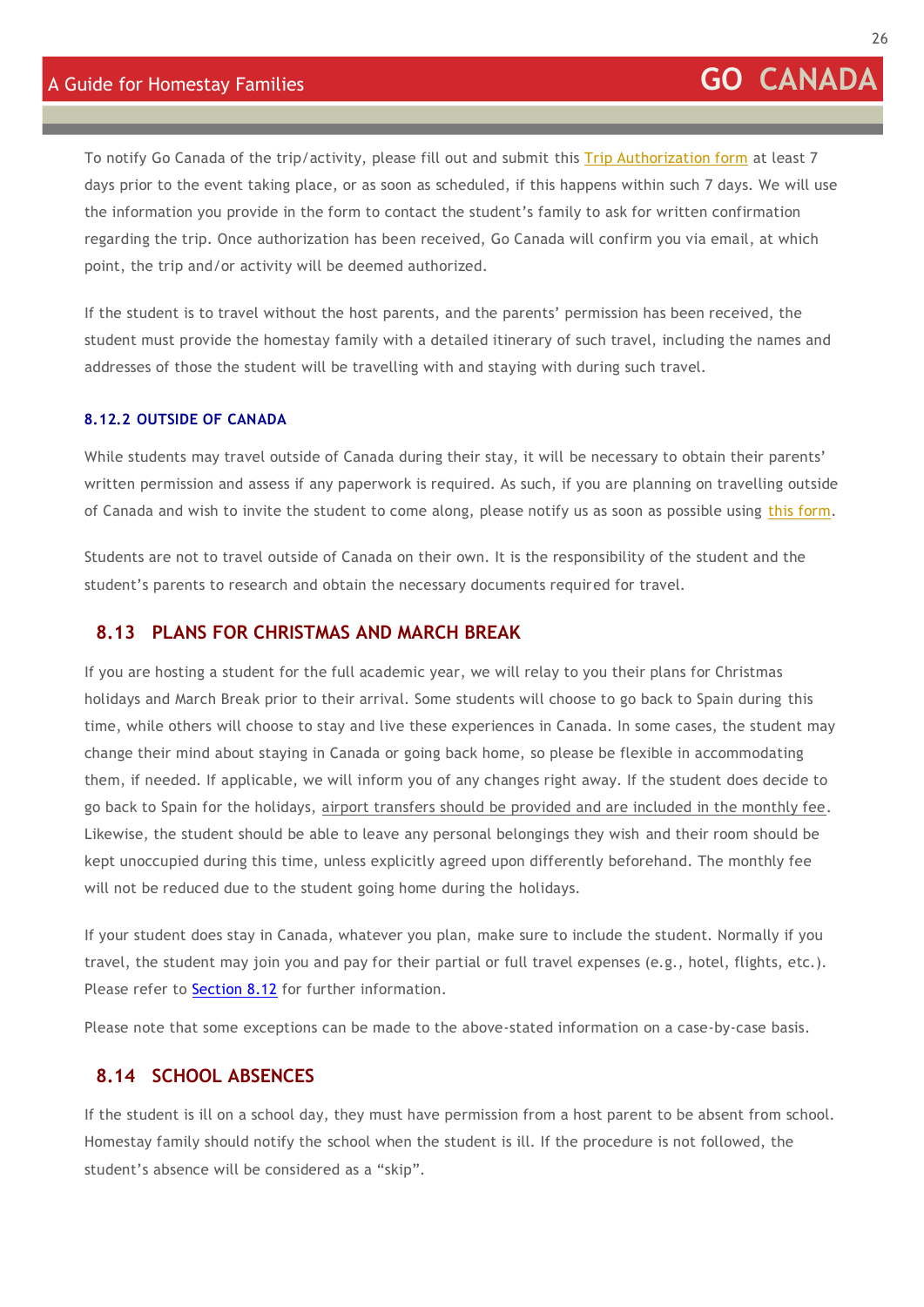#### <span id="page-26-0"></span>**8.15 COVID-19 OCDSB PROTOCOLS**

The Ministry of Education is responsible for establishing COVID-19 protocols to help prevent the spread of the virus in schools. For latest procedures and information on COVID-19 management in schools, you can visit: [https://www.ontario.ca/page/operational-guidance-covid-19-management-schools.](https://www.ontario.ca/page/operational-guidance-covid-19-management-schools)

OCDSB also provides on-going COVID-19 information, support and resources for families, which can be accessed here: [https://ocdsb.ca/our\\_schools/novel\\_coronavirus\\_information\\_for\\_parents.](https://ocdsb.ca/our_schools/novel_coronavirus_information_for_parents)

For a comprehensive list of FAQs regarding COVID-19 at schools, please consult: [https://ocdsb.ca/cms/One.aspx?portalId=55478&pageId=33336897.](https://ocdsb.ca/cms/One.aspx?portalId=55478&pageId=33336897)

Lastly, the [OCDSB COVID-19 Dashboard](https://ocdsb.ca/cms/One.aspx?portalId=55478&pageId=33161200) provides the number of confirmed positive COVID-19 cases in connection to OCDSB schools. For all confirmed cases, families and staff at the school will be notified by letter.

### <span id="page-26-1"></span>9.DEPARTURE

Students staying 1 month will be leaving at the end of September; students staying 2 months will be leaving at the end of October; students staying 3 months will be leaving at the end of November; students staying 4 months will be leaving at the end of December; students staying 5 months will be leaving at the end of January and; students staying 10 months will be leaving at the end of June of the following year. Exact dates and details will be provided to you in a separate document in due time.

As time comes to say "goodbye", we hope that you will have gained a lot from the experience and will have developed a lasting bond with your student. We encourage all our homestay families to keep in touch with their students, and who knows, maybe one day you will have the chance to visit them in Spain or see them again in Ottawa!

Most students will go back to Spain directly and will require airport drop-off. We will send you all the details regarding departure a few weeks before. Other students will take the opportunity to travel and see more of Canada with the company of their families. These students may organize flights to meet their family at a different city than Ottawa, or may have the family come to Ottawa to pick them up. This will be dealt with on a case-by-case basis and we will let you know beforehand what your student decides.

If the student will not have their family come pick them up in Ottawa, please note the following:

- $\mathscr I$  You are requested to drive the student to the airport and accompany them until they meet the rest of the group they will be traveling with (if applicable) or are ready to go through luggage control;
- $\ell$  Please make sure the student's checked in luggage adheres to weight restrictions, which is usually 23 kg;